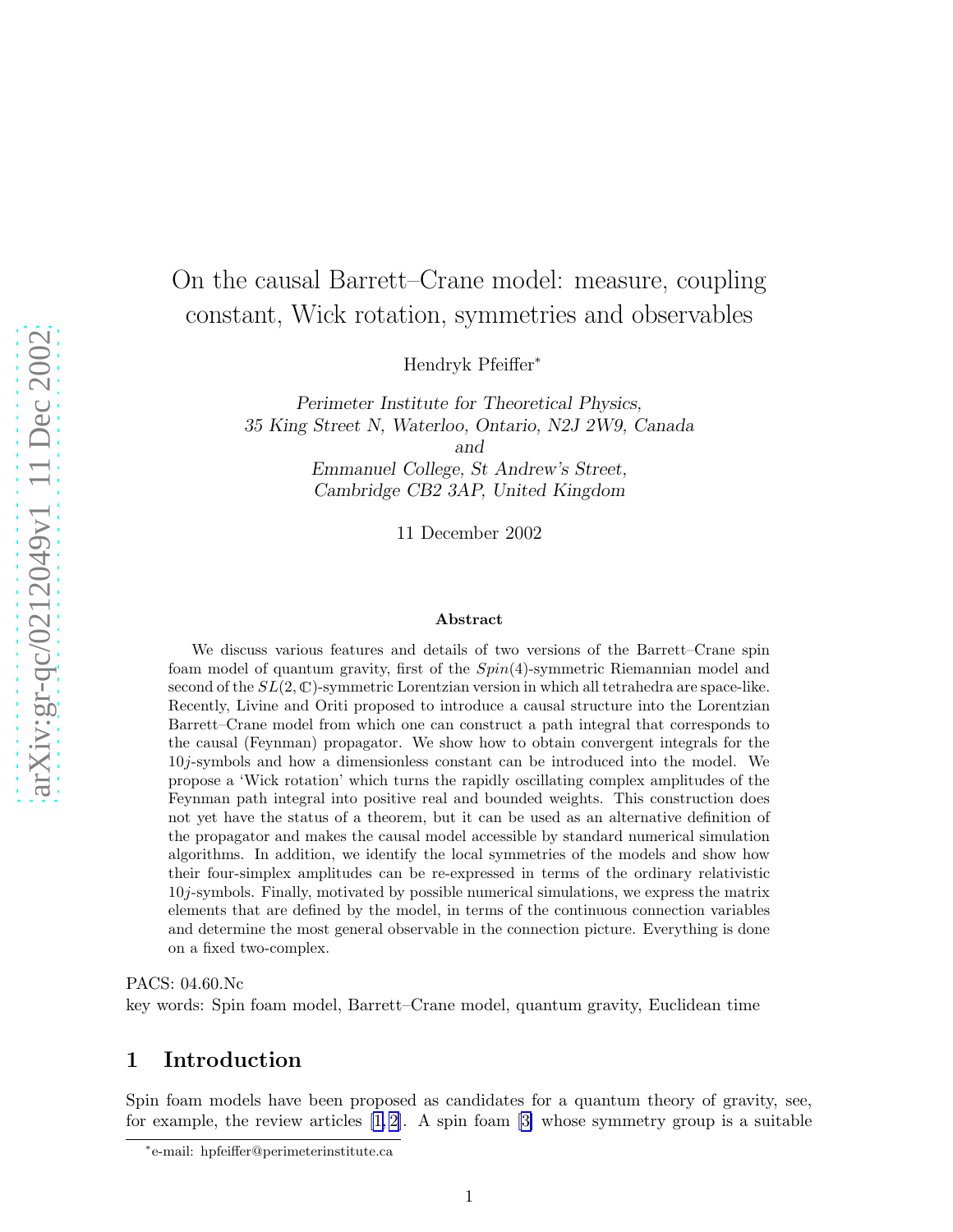Lie group  $G$ , is an abstract oriented two-complex consisting of faces, edges and vertices, together with a colouring of the faces with representations of G and a colouring of the edges with compatible intertwiners (representation morphisms) of G. Spin foam models are defined by a path integral in terms of a sum over spin foams, often over all colourings of a fixed two-complex or in addition over a class of two-complexes.

The most carefully studied model in this context is the Barrett–Crane model[[4](#page-20-0)] which was initially formulated for a Riemannian signature and a local  $Spin(4)$ -symmetry. A version with Lorentzian signature and  $SL(2,\mathbb{C})$ -symmetry can be constructed along similar lines. Here we are interested in the model [\[5\]](#page-20-0) in which all tetrahedra are space-like, i.e. if the model is formulated on the two-complex dual to a triangulated four-manifold, then the model assigns a geometry to the two-complex such that each tetrahedron has a time-like normal vector.

The idea for the construction of the Barrett–Crane model[[4](#page-20-0), [3](#page-20-0), [6\]](#page-20-0) can be sketched as follows. General Relativity in four dimensions is reformulated as a topological BF-theory with symmetry group  $Spin(4)$  or  $SL(2,\mathbb{C})$ , depending on the signature, subject to bi-vector constraints which break the topological properties and which ensure that the theory is classically equivalent to General Relativity, possibly allowing degenerate metrics. Topological BF-theory is then regularized and quantized on a triangulated four-manifold which results in a topological spin foam model. The bi-vector constraints are finally implemented into this quantum theory. The result is a spin foam model which dynamically assigns geometric data to a purely combinatorial triangulation.

The path integral of the spin foam model can then be used in order to define the matrix elements of some operator between spin network states. There have been different conjectures, for example, that it is some unitary 'time evolution' operator or that this operator is the projection from some kinematical Hilbert space onto the physical Hilbert space of quantum gravity. The precise role of the fourth direction ('time' ?) in this path integral, however, remained obscure. In particular it was observed [\[7\]](#page-20-0), see also [\[8](#page-20-0)], that the amplitudes of this path integral are positive real so that it does not look like a complex oscillating 'real time' path integral at all. Formally, it could be an Euclidean ('imaginary time') path integral, but this was not the intention of the construction, and a physical interpretation of this picture is also lacking.

Recently, Livine and Oriti [\[9\]](#page-20-0) proposed a modification of the amplitudes of the Lorentzian Barrett–Crane model in which they employ, for each pair of triangle and four-simplex, only one out of two summands of the amplitude with a particular sign in the exponent. This guarantees that the construction is compatible with a causal structure imposed on the foursimplices and that the model resembles a 'real time' Feynman (i.e. causal) path integral of a Quantum Field Theory with four-dimensional Lorentzian Regge action. In the following, we call this version of the model the causal Lorentzian Barrett–Crane model. Livine and Oriti [\[9\]](#page-20-0) derive consistency conditions on the relevant signs for the construction of this model.

A causal version of the Riemannian Barrett–Crane model can be defined by analogy. This, however, is not more than just a toy model because in this case the causal structure has to be imposed completely by hand and is no longer related to the signature of the metric. We do include this possibility in the following because it is occasionally very helpful for technical reasons.

Given the causal model with its definition of the Feynman path integral, there are a number of natural questions to ask. What is the status of the measure? Are the integrals convergent, at least for a fixed triangulation and a fixed assignment of representations to the triangles? Having identified an action for the path integral, is there any coupling constant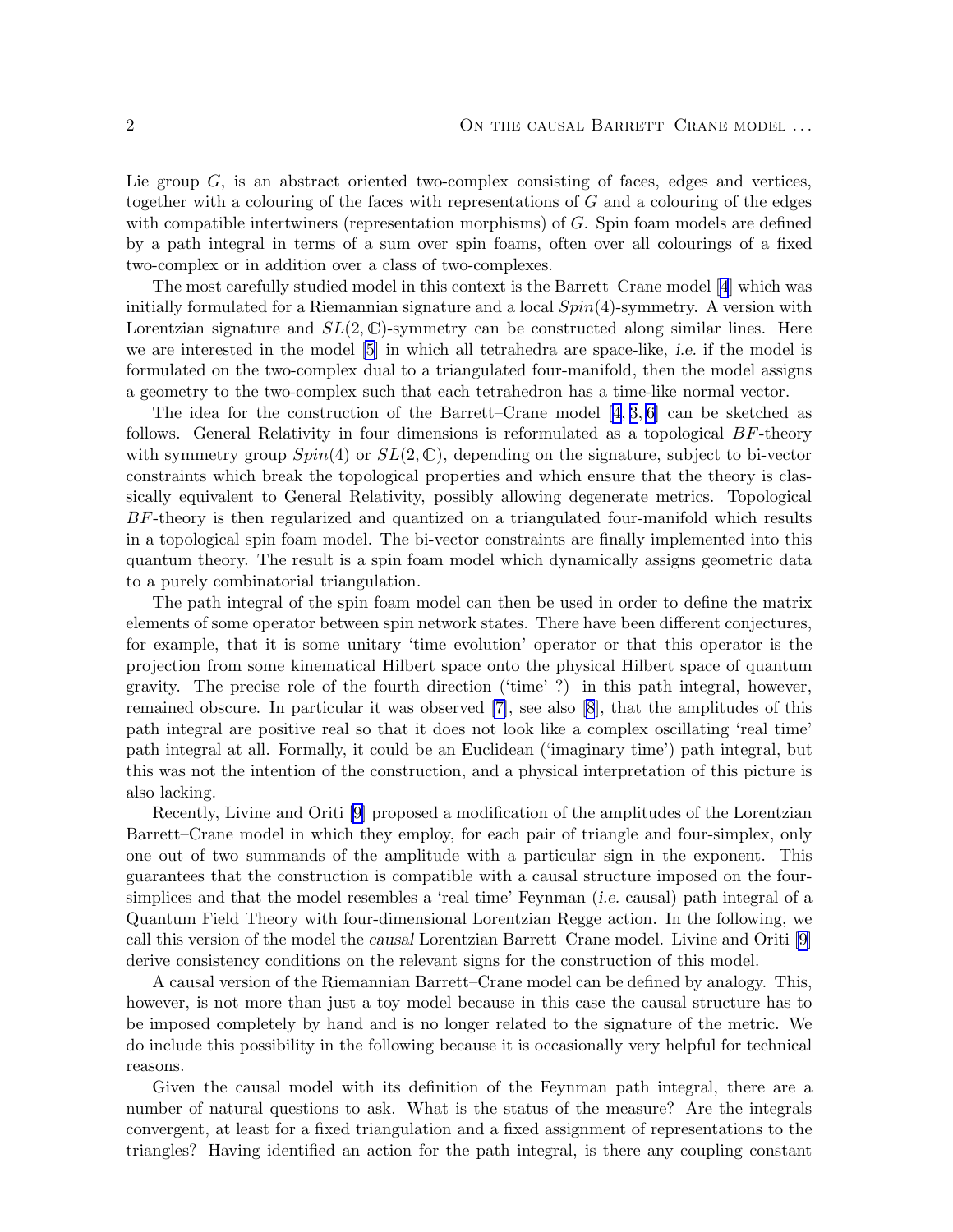in the model which can affect the dominant contributions to the path integral? Is there a consistent 'Wick rotation' in order to render all amplitudes positive real and to obtain an 'imaginary time' model whose physical interpretation we understand? Which numbers can we extract from the model? In the present article, we address various aspects of these questions.

In particular, we give an explicit construction of suitable sign factors that satisfy the conditions of Livine and Oriti[[9](#page-20-0)]. We rephrase the causal model so that it becomes manifest that a future-pointing increase in the lapse function of the path integral (for details, see [\[9\]](#page-20-0)) corresponds to four-simplices with positive four-volume. We demonstrate how to split measure and  $e^{iS}$ -amplitude so that all integrals originating from the 10*j*-symbols are well defined, and we introduce a dimensionless coupling constant into the model.

As far as the Wick rotation is concerned, we follow ideas from the area of dynamical triangulations[[10\]](#page-20-0) and proceed four-simplex by four-simplex, introducing i or  $-i$  into the exponents in order to obtain an Euclidean action, depending on whether the simplex itself or its opposite oriented counterpart appears in the Feynman propagator. It should be pointed out that the relation of this Euclidean theory with the original one does not yet have the status of a theorem comparable to the situation in axiomatic quantum field theory. What is the status of Wick rotation in quantum gravity in general? In a path integral of quantum gravity one has to sum, in one way or another, over all possible four-metrics most of which do not admit any global time coordinate which one could use in order to Wick rotate a Lorentzian to a Riemannian manifold. In addition, the choice of a time coordinate is obviously not a diffeomorphism invariant concept. These problems render Wick rotation in a generic quantum gravity setting highly questionable. Why then discuss Wick rotation at all?

The answer is that one should not take Wick rotation literally and not try to substitute  $t \mapsto -i\tau$  $t \mapsto -i\tau$  $t \mapsto -i\tau$  for some coordinate t. Rather, there exists a generalization [[11\]](#page-20-0) of the Osterwalder– Schrader Euclidean reconstruction theorem to background independent theories which relates a path integral theory which is defined on a four manifold of the topology  $\Sigma \times \mathbb{R}$  and whose measure is reflection positive, with a canonical quantum theory in terms of Hilbert space and Hamiltonian on Σ. In a spin foam context, such a procedure will be independent of the metric signature because the local frame symmetry is treated as an internal symmetry in the underlying first order formulation of General Relativity. We therefore expect that we can independently euclideanize both the Riemannian and the Lorentzian signature models and that their signatures and symmetry groups do not change under such a transformation.

Since up to now, there does not exist any generally accepted way of achieving independence of the Barrett–Crane model from the chosen triangulation, we cannot restore the full diffeomorphism symmetry. Therefore we cannot yet verify all of the generalized Osterwalder– Schrader axioms[[11\]](#page-20-0).

The main motivation for searching an Euclidean version of the causal model is the fact that the resulting model with its positive real amplitudes can be tackled by standard simulation algorithms. We call the resulting 'Wick rotated' model the Euclidean (Riemannian or Lorentzian) Barrett–Crane model. Note that the term Euclidean refers to the use of 'imaginary time' as opposed to the term Riemannian which denotes the metric signature<sup>1</sup>

In the resulting Euclidean model, one wishes to calculate interesting quantities. We address the question of which are suitable observables (here meaning numbers we can extract from the model on a fixed two-complex) in the connection picture, the reformulation which uses continuous variables and which was developed for the Riemannian model in[[12\]](#page-20-0) and

 $1$ Unfortunately, the term Euclidean was historically also used in order to denote the Riemannian signature.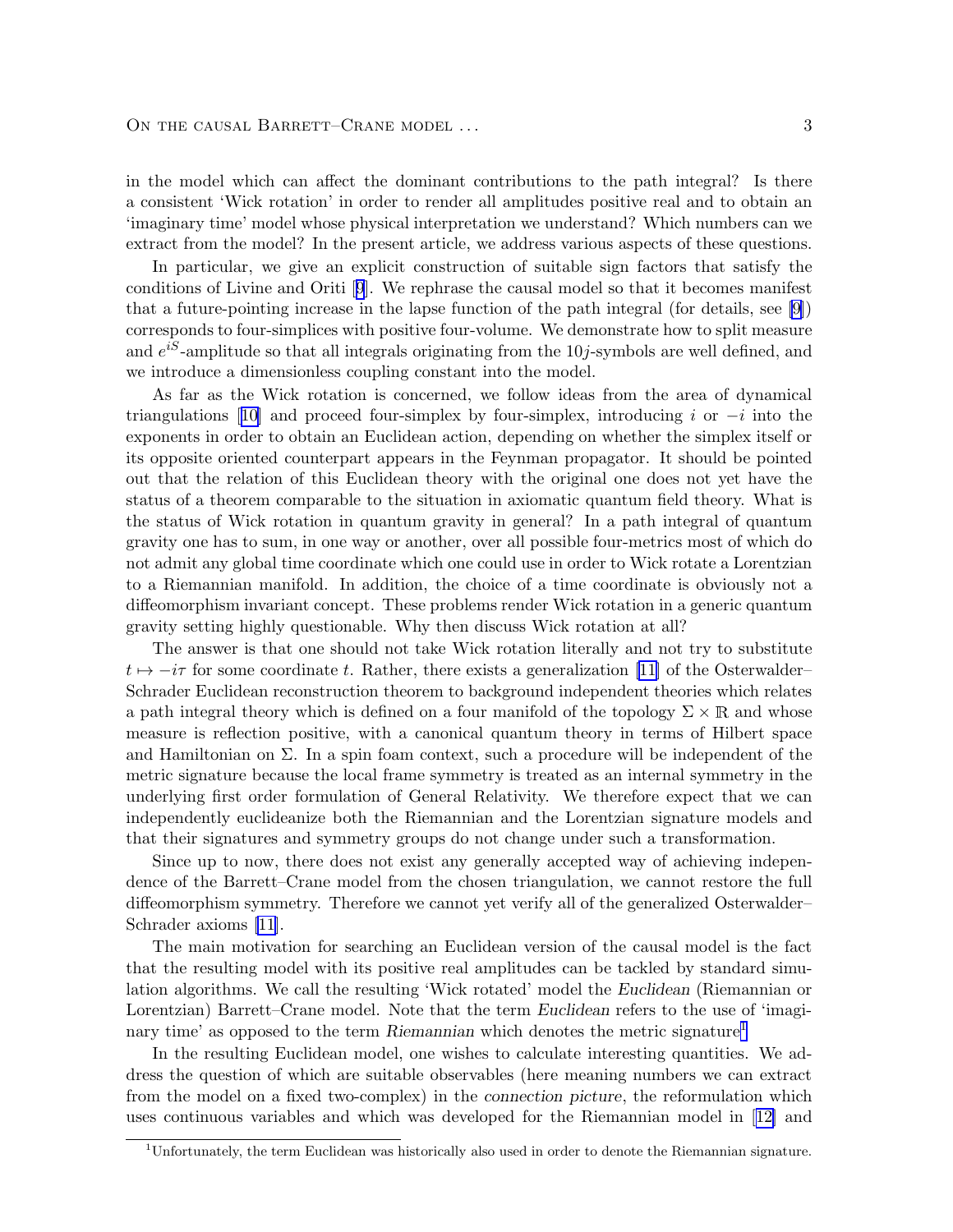<span id="page-3-0"></span>calculate the most general function of the connection variables that is compatible with the local symmetries of the model. Finally, starting from the analysis of the local symmetries, we show how both the causal and the Euclidean model can still be re-expressed in terms of relativistic 10j-symbols which are familiar from the original model.

The present article is organized as follows. In Section 2, we introduce our notation for oriented two-complexes and introduce the Riemannian and Lorentzian Barrett–Crane models in their original formulation. In Section [3](#page-5-0), we review the causal versions of these models, present a construction of all required signs, carefully choose an appropriate measure and identify a dimensionless coupling constant. The transition amplitudes are euclideanized in Section [4](#page-10-0). We study in Section [5](#page-12-0) the most general observables of the model in the connection picture. In Section [6](#page-15-0), we show how the causal and the Euclidean models can be rephrased in terms of the relativistic  $10j$ -symbols, similar to the original formulation of the model. Section [7](#page-19-0) contains some concluding comments.

### 2 Notation and Conventions

#### 2.1 Triangulations and two-complexes

We consider the triangulation of an oriented piecewise linear four-manifold M and its dual two-complex. This two-complex is described by sets  $V$  of vertices,  $E$  of edges and  $F$  of faces together with maps indicating the source  $\partial_{-}(e) \in V$  and target  $\partial_{+}(e) \in V$  of each edge  $e \in E$ as well as all edges  $\partial_i(f) \in E$  in the boundary of each face  $f \in F$ . Here  $1 \leq j \leq N(f)$ enumerates all these edges.

As far as the orientations are concerned, we write  $\varepsilon(v) \in \{-1, +1\}$  depending on whether the four-simplex dual to  $v \in V$  is isomorphic to a simplex in M or whether this is true for its counterpart with opposite orientation, denoted by  $v^*$ . For each  $v \in V$ ,  $e \in E$ , we write  $\varepsilon(v, e) \in \{-1, +1\}$  for the orientation of the tetrahedron dual to e in the boundary of the four-simplex dual to  $v$ .

In the interior of  $M$ , each tetrahedron is contained in the boundary of exactly two foursimplices so that it appears once with either orientation. Therefore

$$
\varepsilon(v_1, e)\varepsilon(v_1) = -\varepsilon(v_2, e)\varepsilon(v_2),\tag{2.1}
$$

where the tetrahedron dual to  $e \in E$  is contained in the boundary of the two four-simplices dual to  $v_1, v_2 \in V$ .

Finally, we write  $\varepsilon(e, f) \in \{-1, +1\}$  for the orientation of the triangle (dual to the face)  $f \in F$  in the boundary of the tetrahedron (dual to the edge)  $e \in E$ .

In our formulas, we always use the notation of the two-complex  $(V, E, F)$ . If we mean the two-complex dual to a triangulation, we often omit the words 'dual to' and speak of the foursimplex  $v \in V$ , the tetrahedron  $e \in E$ , etc.. As the motivation of the causal Barrett–Crane model involves results from Regge calculus, we are initially restricted to these two-complexes dual to triangulations. In the subsequent sections of this article, however, our formulas will be valid on any oriented two-complex  $(V, E, F)$ .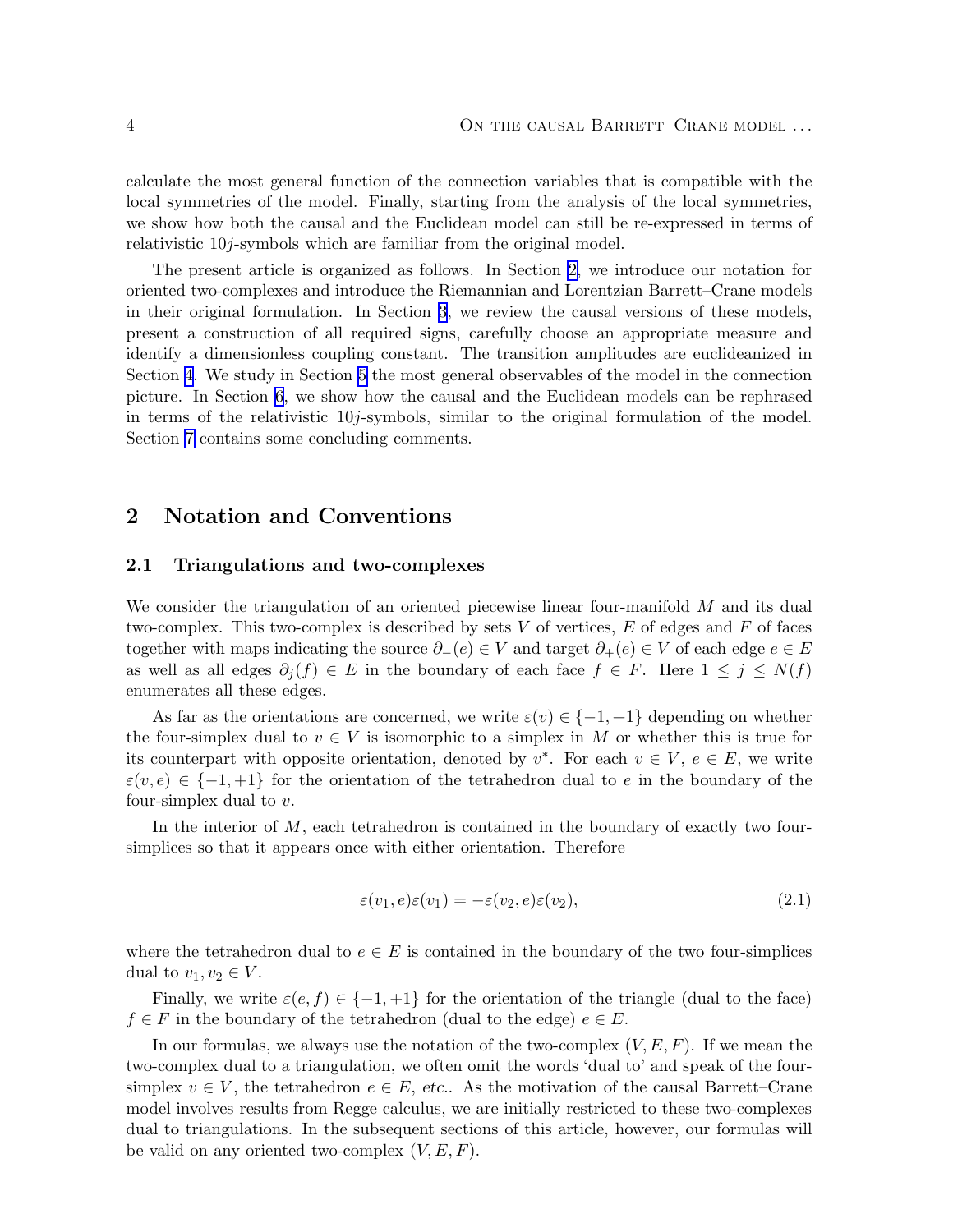### <span id="page-4-0"></span>2.2 The original models

The partition function of the Riemannian or  $Spin(4)$ -symmetric<sup>2</sup> Barrett–Crane model [\[4\]](#page-20-0) can be written [\[12\]](#page-20-0),

$$
Z_R = \left(\prod_{f \in F} \sum_{j_f \in \frac{1}{2}N_0} (2j_f + 1)\right) \left(\prod_{e \in E} \int_{S^3} dx_e^{(+)} \int_{S^3} dx_e^{(-)}\right) \left(\prod_{f \in F} A_f\right) \left(\prod_{e \in E} A_e\right)
$$
  
 
$$
\times \prod_{v \in V} \left(\prod_{f \in v_0} K_R^{(j_f)}(x_{e_+(f,v)}^{(+)}, x_{e_-(f,v)}^{(-)})\right), \tag{2.2}
$$

where the set  $v_0 \subseteq F$  includes all faces that contain the vertex  $v \in V$  in their boundary, and  $e_{+}(f, v) \in E$  denotes the edge in the boundary of the face  $f \in F$  that has the vertex  $v = \partial_{+}(e) \in V$  as its target, similarly  $e_{-}(f, v)$ . The function,

$$
K_R^{(j)}(x,y) := \frac{\sin((2j+1)d_R(x,y))}{(2j+1)\sin d_R(x,y)},
$$
\n(2.3)

denotes the (normalized) character of  $SU(2)$  in the  $(2j+1)$ -dimensional irreducible representation. It depends only on the relative polar angle

$$
d_R(x, y) := \cos^{-1}(x \cdot y) \ge 0
$$
\n(2.4)

on  $S^3 \cong SU(2)$  where we write normalized vectors  $x, y \in S^3 \subseteq \mathbb{R}^4$  and denote by '.' the standard scalar product in  $\mathbb{R}^4$ .

The model  $(2.2)$  contains a sum over all simple<sup>3</sup> (also called balanced) irreducible representations  $V_j \otimes V_j^*$  $\widetilde{S}_j^*$  of  $SO(4)$  where  $V_j \cong \mathbb{C}^{2j+1}$  denotes the irreducible representations of  $SU(2)$ . There are also continuous variables in the model, namely two integrals over  $S<sup>3</sup>$  for each edge which originate from the integral presentation [\[13](#page-20-0)] of the Riemannian 10j-symbols. The last product over the  $K_R^{(j)}$  $\mathbb{R}^{(1)}$  in (2.2) is the integrand of the 10*j*-symbol. For the geometric interpretation of the continuous variables, see [\[12\]](#page-20-0).

The functions  $A_f$  and  $A_e$  in the integrand of (2.2) denote amplitudes for each face and for each edge which are not fixed by the geometric conditions imposed in the construction of the Barrett–Crane model[[4](#page-20-0)]. There exist several proposals for these amplitudes in the literature so that we leave them unspecified in the following calculations.

The Lorentzian Barrett–Crane model whose symmetry group<sup>4</sup> is  $SL(2,\mathbb{C})$  in the version in which all tetrahedra are space-like [\[5](#page-20-0)], is defined in complete analogy by the partition function,

$$
Z_{L} = \left(\prod_{f \in F} \int_{0}^{\infty} p_{f}^{2} dp_{f}\right) \left(\prod_{e \in E} \int_{H_{+}^{3}} dx_{e}^{(+)} \int_{H_{+}^{3}} dx_{e}^{(-)}\right) \left(\prod_{f \in F} \mathcal{A}_{f}\right) \left(\prod_{e \in E} \mathcal{A}_{e}\right)
$$
  
 
$$
\times \prod_{v \in V} \left(\prod_{f \in v_{0}} K_{L}^{(p_{f})}(x_{e_{+}(f,v)}^{(+)}, x_{e_{-}(f,v)}^{(-)})\right), \tag{2.5}
$$

<sup>2</sup>Notethat we can equally well start from an  $SO(4)$ -symmetry without changing the resulting model [[12\]](#page-20-0). Also note that we consider the version of the original proposal [\[4\]](#page-20-0) that employs the relativistic 10j-symbols.

<sup>&</sup>lt;sup>3</sup>We use  $V_j \otimes V_j^*$  instead of the isomorphic  $V_j \otimes V_j$  in order to remove all unnecessary signs from the expressions, see also[[12, 8\]](#page-20-0).

<sup>&</sup>lt;sup>4</sup>By an analogous argument as before, we could have rather chosen  $SO<sub>0</sub>(1,3)$ , the connected component of the Lorentz group that contains the unit (the proper orthochronous group).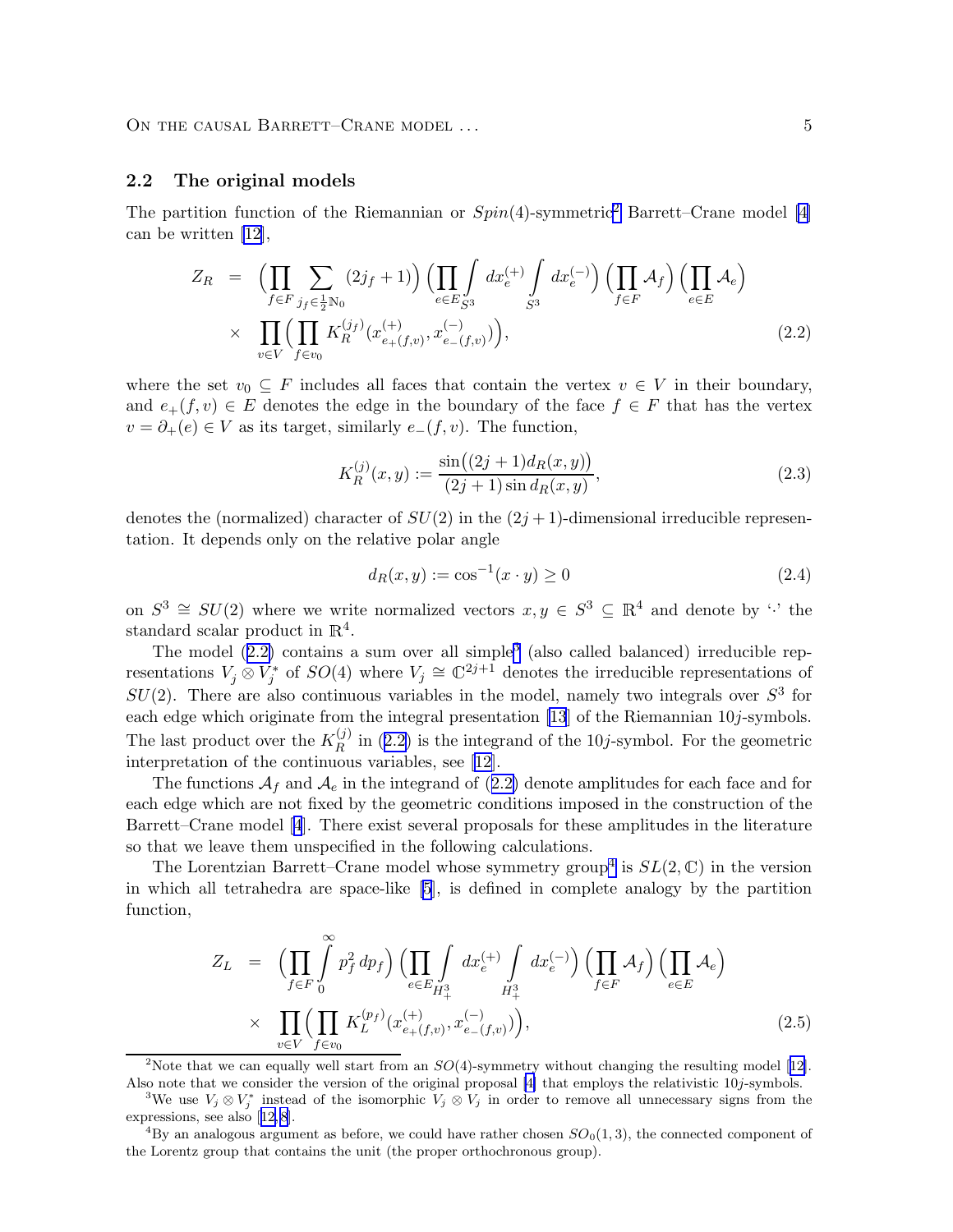<span id="page-5-0"></span>where

$$
K_L^{(p)}(x,y) := \frac{\sin(p \, d_L(x,y))}{p \sinh d_L(x,y)},\tag{2.6}
$$

and

$$
d_L(x, y) := \cosh^{-1}(x \cdot y) \ge 0
$$
\n(2.7)

denotes the relative rapidity (hyperbolic distance) of  $x, y \in H^3_+ \subseteq \mathbb{R}^{1+3}$ . Here we denote by

$$
H_+^3 := \{ x \in \mathbb{R}^{1+3} : \quad x \cdot x = 1 \quad \text{and} \quad x^0 > 0 \}
$$
 (2.8)

three-dimensional hyperbolic space, written as the set of future pointing time-like unit vectors in Minkowski space  $\mathbb{R}^{1+3}$  whose standard scalar product  $x \cdot y$  is diagonal with entries  $(1, -1, -1, -1)$ . Note that we are following the conventions of [\[5](#page-20-0),14] here. It should be mentioned that the integrals over  $H_+^3$  in [\(2.5](#page-4-0)) converge only after division by an infinite volume factor[[14\]](#page-20-0). We keep this fact in mind, but leave our formulas unchanged in order to preserve their full symmetry.

### 3 The causal models

#### 3.1 A construction

Livine and Oriti[[9\]](#page-20-0) have proposed a modification of the Lorentzian model [\(2.5](#page-4-0)) in which one writes the sine in the numerator of each factor  $K_L^{(p)}$  $L^{(p)}$  as a sum of two exponentials and keeps only one of the exponentials, discarding the other. What matters is the sign that appears in the exponent. The authors derive consistency conditions under which one can make this choice for the entire triangulation so that one obtains a total amplitude  $e^{iS}$  in the integrand in which  $S$  is related to the four-dimensional Lorentzian Regge action. In this section, we present a full construction of the relevant signs.

We use the notation introduced in Section [2.1](#page-3-0) and observe that the condition (85) of [\[9\]](#page-20-0) coincides with our equation [\(2.1\)](#page-3-0).

Inorder to interpret the model  $(2.5)$  $(2.5)$  geometrically as in [\[12\]](#page-20-0), we wish to associate two future pointing time-like vectors  $x_e^{(\pm)} \in H^3_+$  to each tetrahedron. The only question is what future pointing means for a purely combinatorial triangulation.

There is some additional information required, namely a partial order ' $\succ$ ' on the set V of four-simplices such that the relation is at least defined for each pair of four-simplices that share a tetrahedron in their boundary. Without loss of generality, we can then put only tetrahedra e into the set E for which  $\partial_+(e) \succ \partial_-(e)$ . Otherwise we rather include  $e^*$  in the set E and adapt the  $\varepsilon(\cdot, \cdot)$ -factors of Section [2.1](#page-3-0) accordingly.

Observe that if we had triangulated an oriented Lorentzian four-manifold with only spacelike tetrahedra, we could have derived the partial order '≻' from the causal structure of the metric, i.e. ' $\succ$ ' means 'is in the causal future of', and the above construction would precisely result in future pointing time-like normal vectors.

The choice of signs in [\[9\]](#page-20-0) is based on the Lorentzian Regge action in four dimensions. Therefore one has to calculate the 'dihedral rapidities' (generalized defect angles) for all pairs of neighbouring tetrahedra  $e_1, e_2 \in E$  that cobound a given triangle  $f \in F$ . Neighbouring here means that both tetrahedra are contained in the boundary of the same four-simplex  $v \in V$ . The outward normals are then given by  $n_{e_j} := \varepsilon(v, e_j) \varepsilon(v) x_{e_j} \in \mathbb{R}^{1+3}$ ,  $j \in \{1, 2\}$ , and we also define normals  $m_{e_j} = \varepsilon(e_j, f) n_{e_j}$  which go clockwise 'around the triangle f'. These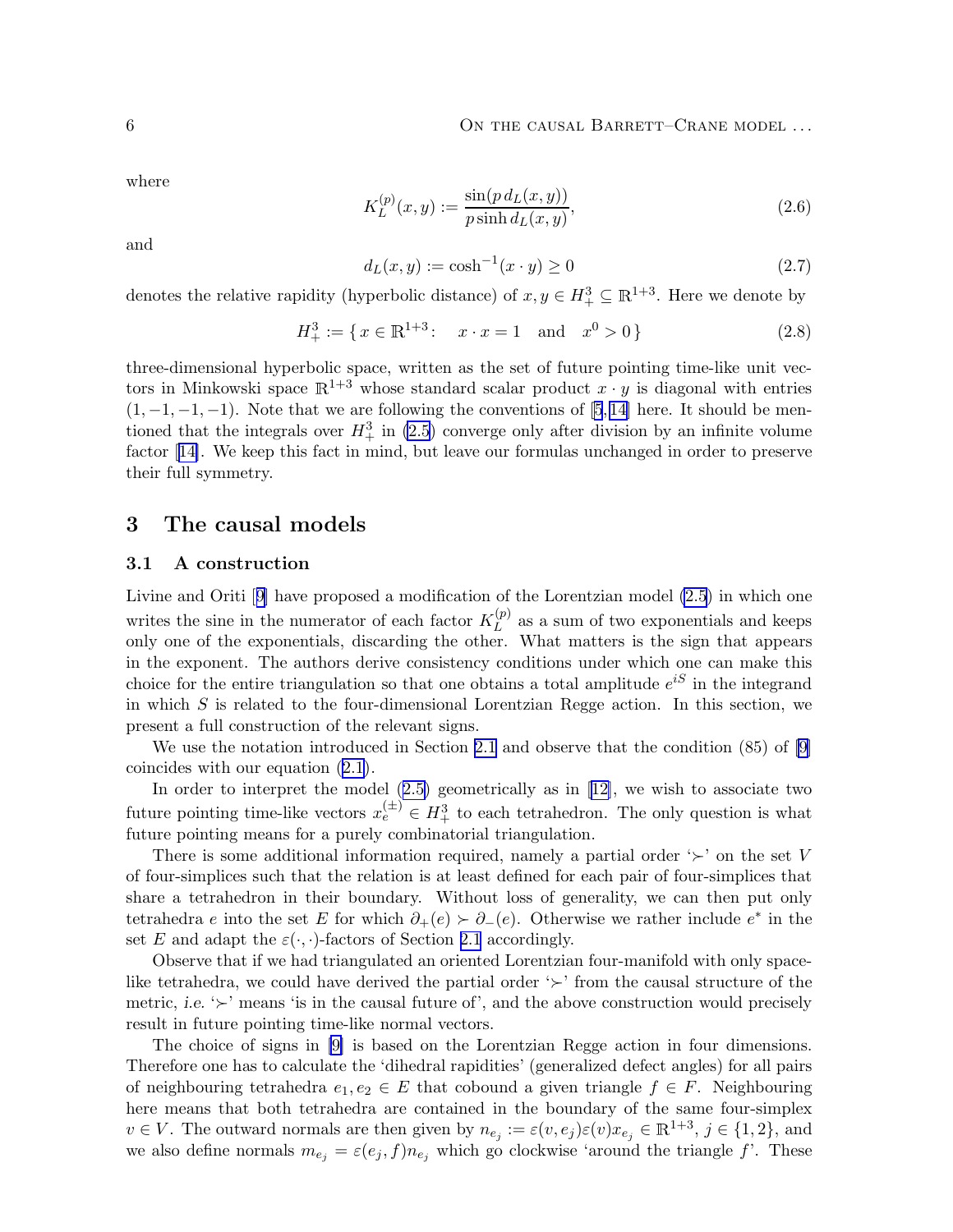<span id="page-6-0"></span>are used in order to calculate the Lorentzian analogue of the defect angle. Recall that all triangles are space-like.

Depending on the shape of the four-simplex  $v$ , we are either in the thin wedge situation (see [\[15\]](#page-20-0) for the analogous three-dimensional case), in which the rapidity relevant for the action corresponds to an interior angle,

$$
\xi(x_{e_1}, x_{e_2}) = \cosh^{-1}(m_{e_1} \cdot m_{e_2}),\tag{3.1}
$$

or else in the thick wedge situation in which it corresponds to an exterior one,

$$
\xi(x_{e_1}, x_{e_2}) = -\cosh^{-1}(-m_{e_1} \cdot m_{e_2}).\tag{3.2}
$$

As all  $x_e$  are future pointing, we are in the thin wedge case if and only if

$$
\varepsilon(v, e_1)\varepsilon(e_1, f)\varepsilon(v, e_2)\varepsilon(e_2, f) = +1.
$$
\n(3.3)

It can thus be shown that the relevant rapidity is always

$$
\xi(x_{e_1}, x_{e_2}) := \varepsilon(v, e_1)\varepsilon(e_1, f)\varepsilon(v, e_2)\varepsilon(e_2, f)\cosh^{-1}(x_{e_1} \cdot x_{e_2}).
$$
\n(3.4)

The contribution to the Lorentzian Regge action from a given triangle  $f \in F$  is therefore,

$$
S_f = A_f \sum_{v \in f_0} \xi(x_{e+(f,v)}^{(+)}, x_{e-(f,v)}^{(-)}),
$$
\n(3.5)

where  $A_f$  denotes the area of the triangle  $f \in F$  and the set  $f_0 \subseteq V$  contains all four-simplices in whose boundary the triangle  $f$  occurs, so that the sum is over all pairs of tetrahedra  $e_{+}(f, v), e_{-}(f, v)$  that share the triangle f and that are contained in the boundary of the same four-simplex  $v \in V$ .

While the Regge action  $S_f$  for any single triangle is of the form (3.5), each triangle can contribute with a different total sign  $\varepsilon(f) \in \{-1, +1\}$  so that the overall action is rather,

$$
S = \kappa \sum_{f \in F} \varepsilon(f) S_f,\tag{3.6}
$$

where we have also introduced a dimensionless 'coupling' constant  $\kappa$ .

The  $\varepsilon(f)$  are not independent though. There exist relations for each four-simplex from Stokes' theorem for the oriented normal vectors to the tetrahedra in its boundary which can be evaluated differentially using the Lorentzian version of the Schläfli identities [\[16](#page-21-0)]. For each four-simplex  $v \in V$  and two tetrahedra  $e_1, e_2 \in E$  sharing a common triangle  $f \in F$ , the condition is

$$
\varepsilon(f) = \varepsilon(v, e_1)\varepsilon(e_1, f)\varepsilon(v, e_2)\varepsilon(e_2, f)\mu(v),\tag{3.7}
$$

where  $\mu(v) \in \{-1, +1\}$  denotes an unspecified sign for each four-simplex. This condition was given in [\[16\]](#page-21-0) writing  $a_e := \varepsilon(v)\varepsilon(v,e)\varepsilon(e,f)$ .

It would now even be possible to absorb the  $\mu(v)$  into the orientation of the four-simplices of the selected triangulation by putting either v or  $v^*$  into the set V so that all  $\mu(v) = +1$ . It is, however, also possible to keep the orientations of the four-simplices as they are and to choose  $\mu(v) := \varepsilon(v)$ . As we will see below, a four-simplex with  $\varepsilon(v) = +1$  is then interpreted as a future-pointing contribution to the causal path integral.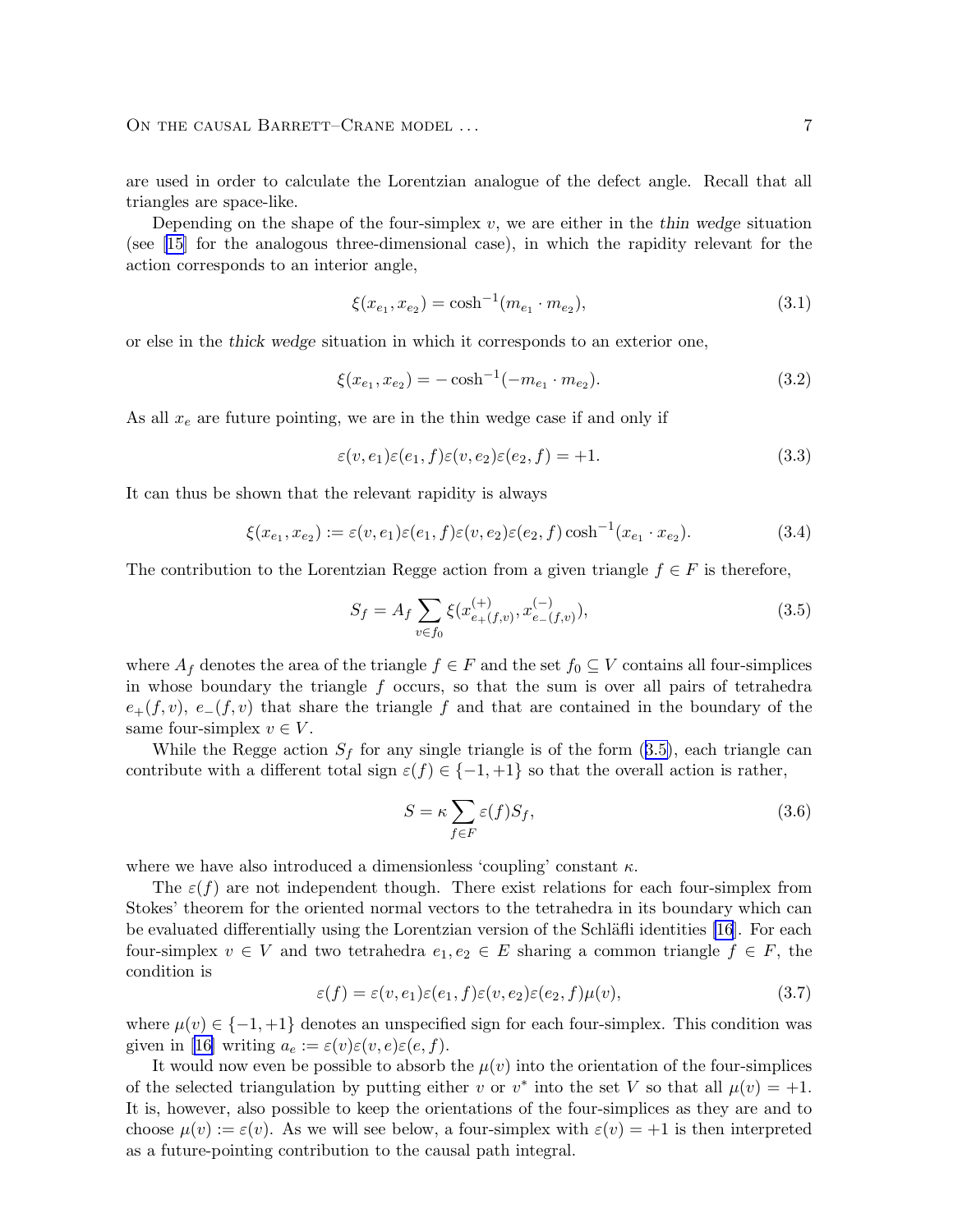<span id="page-7-0"></span>According to [\[9\]](#page-20-0), the causal Lorentzian Barrett–Crane model is defined by replacing  $K^{(p)}_L$  $L^{(p)}(x, y)$  in [\(2.5](#page-4-0)) by,

$$
\widetilde{K}_L^{(p)}(x,y) := \frac{\varepsilon(f)e^{i\varepsilon(f)p\chi}}{2ip\sinh\chi}, \qquad \chi := \varepsilon(f)\varepsilon(v)d_L(x,y),\tag{3.8}
$$

depending on the triangle  $f \in F$  and the four-simplex  $v \in V$ . This expression leads precisely to the Lorentzian Regge action [\(3.6\)](#page-6-0) in the exponent. In order to see this, combine([3.4\)](#page-6-0) with $(3.7)$  $(3.7)$ . We remind the reader that we are following the conventions of  $[5, 14]$  which differ from those employed in [\[9](#page-20-0)]. By analogy with the Lorentzian model, we also define a causal Riemannian Barrett–Crane model replacing  $K_R^{(j)}$  $R^{(0)}(x, y)$  in [\(2.2](#page-4-0)) by,

$$
\widetilde{K}_R^{(j)}(x,y) := \frac{\varepsilon(f)e^{i\varepsilon(f)(2j+1)\varphi}}{2i(2j+1)\sin\varphi}, \qquad \varphi := \varepsilon(f)\varepsilon(v)d_R(x,y). \tag{3.9}
$$

#### 3.2 The measure

Recallthat the integrals over  $H_+^3$  in the original version of the Lorentzian model ([2.5\)](#page-4-0) had tobe regularized [[14\]](#page-20-0), exploiting the  $SL(2,\mathbb{C})$ -invariance of the 10*j*-symbol and dividing by an infinite volume factor, in order to obtain absolutely convergent integrals. It can be seen from (3.8) that the same procedure will not suffice in order to define the corresponding integrals of the causal model because the overall numerator is of modulus one while the denominator goes to zero linearly as  $\chi \to 0$  so that these integrals will diverge. Therefore the four-simplex amplitudes cannot even be defined for a given assignment of representations  $p_f$ to the faces.

This situation is different in nature from the expected divergence of the partition function which is already familiar from the Ponzano–Regge model in three dimensions, which originates just from the summation over infinitely many representations and which can be understood as an infrared divergence[[17\]](#page-21-0).

In order to proceed, we therefore have to modify (3.8) and (3.9) in a suitable way. Let us consider the Riemannian case first. The first observation is that there is some freedom in the splitting performed in [\[9\]](#page-20-0) into one factor which is associated with the overall measure, here the denominator  $(2j + 1) \sin \varphi$ , and another factor, here the numerator  $\sin((2j + 1)\varphi)$ , which is interpreted as the amplitude  $e^{iS} \pm e^{-iS}$ . The splitting was only motivated by the analogy with the lower dimensional cases, as outlined, for example, in[[18](#page-21-0)]. The key condition is that the amplitude factor can be written as the sum of two complex conjugate terms of modulus one.

There exists, for example, the following alternative splitting which leads to a bounded measure part and still satisfies the required condition on the amplitude part,

$$
\frac{\sin((2j+1)\varphi)}{(2j+1)\sin\varphi} = \underbrace{\frac{\sin(\frac{2j+1}{2}\varphi)}{(2j+1)\sin\varphi}}_{\text{measure}} \cdot \underbrace{2\cos(\frac{2j+1}{2}\varphi)}_{\text{amplitude}}.
$$
\n(3.10)

The cosine of the amplitude part can then still be written as  $e^{iS} + e^{-iS}$ . We observe that the numerator of the measure part goes to zero linearly as  $\varphi \to 0$  canceling the divergence and at the same time we get the expression  $(j + \frac{1}{2})\varphi$  in the exponent of the amplitude part which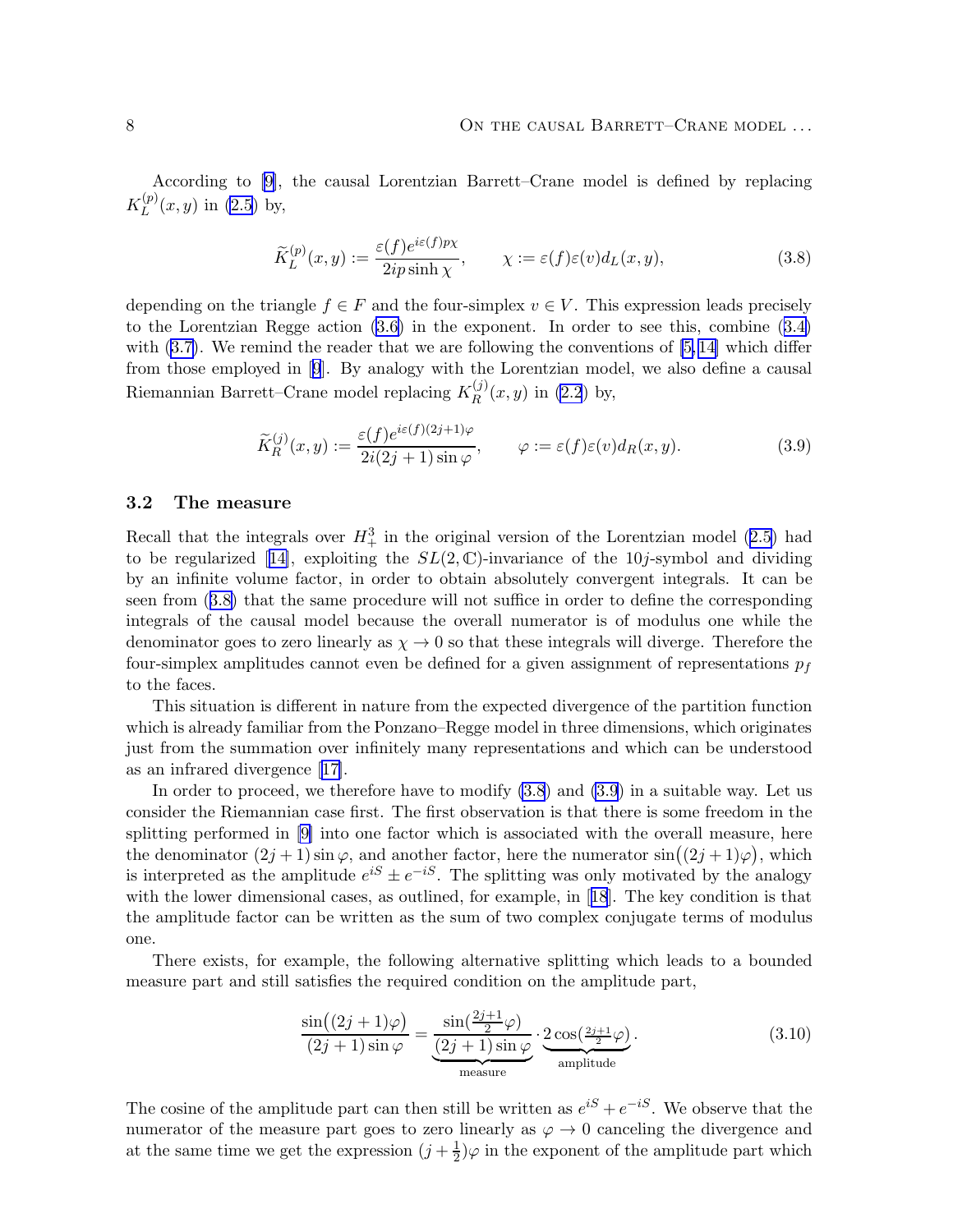<span id="page-8-0"></span>The new definitions which replace the causal amplitudes [\(3.8](#page-7-0)) and([3.9](#page-7-0)) are therefore,

$$
K_{R,\text{causal}}^{(j)}(x,y) := \frac{\sin(\frac{2j+1}{2}\varphi)}{(2j+1)\sin\varphi} e^{i\varepsilon(f)(j+\frac{1}{2})\varphi},\tag{3.11}
$$

and by analogy the Lorentzian case,

$$
K_{L,\text{causal}}^{(p)}(x,y) := \frac{\sin(\frac{p}{2}\chi)}{p\sinh\chi} e^{i\varepsilon(f)\frac{p}{2}\chi},\tag{3.12}
$$

where  $\varphi$  and  $\chi$  are defined as in [\(3.8\)](#page-7-0) and [\(3.9](#page-7-0)).

In the Riemannian case, the integrals over the  $x_e^{(\pm)} \in S^3$  converge because all  $K_{R,\epsilon}^{(j)}$ R,causal are bounded and integrated over a compact manifold  $S^3 \times \cdots \times S^3$ . In the Lorentzian case, we notice that p

$$
|K_{L,\text{causal}}^{(p)}(x,y)| \le 2|K_L^{(\frac{p}{2})}(x,y)|,\tag{3.13}
$$

so that the proof of convergence of the integrals of  $K_L^{(p)}$  $L^{(p)}(x, y)$  over the  $x_e^{(\pm)} \in H^3_+$  which was presentedin [[14](#page-20-0)], implies the existence of our integrals of the  $K_{L,\text{causal}}^{(p)}$  over the  $x_{e}^{(\pm)} \in H^3_+$ . We can use the same regularization procedure.

#### 3.3 A coupling constant

In our notation, we can simplify (3.11) and (3.12) as follows,

$$
K_{L,\text{causal}}^{(p)}(x,y) = \varepsilon(v)\varepsilon(f) \frac{\sin(\frac{p}{2}d_L(x,y))}{p\sinh d_L(x,y)} e^{i\varepsilon(v)\frac{p}{2}d_L(x,y)},\tag{3.14}
$$

$$
K_{R,\text{causal}}^{(j)}(x,y) = \varepsilon(v)\varepsilon(f) \frac{\sin(\frac{2j+1}{2}d_R(x,y))}{(2j+1)\sin d_R(x,y)} e^{i\varepsilon(v)(j+\frac{1}{2})d_R(x,y)},
$$
(3.15)

so that the exponents depend only on one sign  $\varepsilon(v)$  per four-simplex. This links the orientation of four-simplices with the amplitudes of the causal model. Therefore we can write the partition function of the causal Lorentzian Barrett–Crane model as,

$$
Z_{L,\text{causal}} = \left(\prod_{f \in F} \int_{0}^{\infty} p_f^2 dp_f \right) \left(\prod_{e \in E} \int_{H_+^3} dx_e^{(+)} \int_{H_+^3} dx_e^{(-)}\right) \left(\prod_{f \in F} \mathcal{A}_f\right) \left(\prod_{e \in E} \mathcal{A}_e\right)
$$
  
 
$$
\times \prod_{v \in V} \left(\prod_{f \in v_0} \frac{\sin\left(\frac{p_f}{2} d_L(x_{e_+(f,v)}^{(+)}, x_{e_-(f,v)}^{(-)})\right)}{p_f \sinh d_L(x_{e_+(f,v)}^{(+)}, x_{e_-(f,v)}^{(-)})}\right) \exp(iS_L), \tag{3.16}
$$

where

$$
S_L := \kappa \sum_{v \in V} \varepsilon(v) \sum_{f \in v_0} \frac{p_f}{2} d_L(x_{e+(f,v)}^{(+)}, x_{e-(f,v)}^{(-)})
$$
(3.17)

denotes the Regge action in the variables of the Lorentzian model in which the areas of the triangles  $f \in F$  are given by the  $p_f/2 \geq 0$ . Observe that the prefactors  $\varepsilon(v)\varepsilon(f)$  of (3.14) cancel in the product over all vertices and all faces attached to the vertices.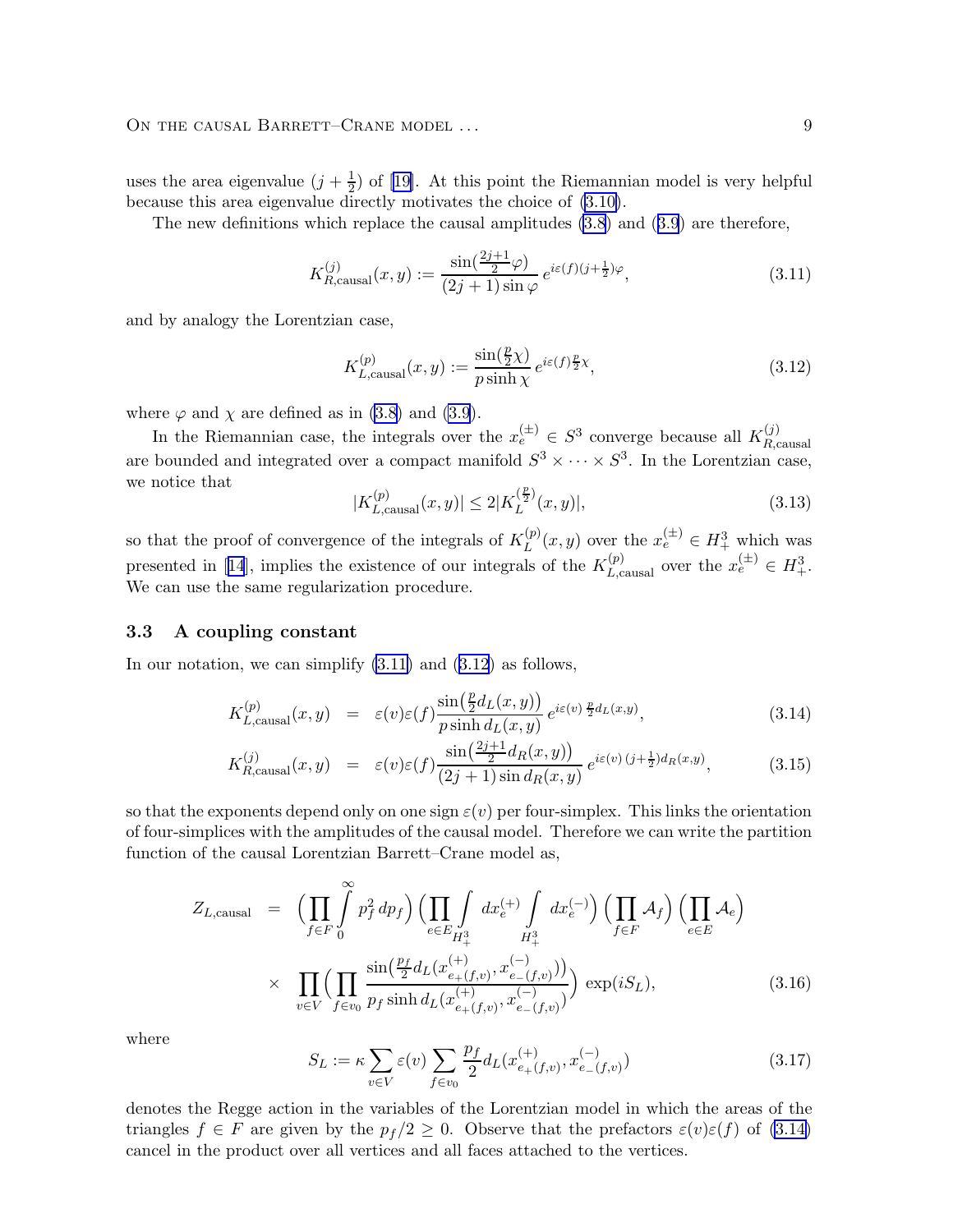<span id="page-9-0"></span>The causal Riemannian model is given by,

$$
Z_{R,\text{causal}} = \left(\prod_{f \in F} \sum_{j_f \in \frac{1}{2}N_0} (2j_f + 1)\right) \left(\prod_{e \in E} \int_{S^3} dx_e^{(+)} \int_{S^3} dx_e^{(-)}\right) \left(\prod_{f \in F} \mathcal{A}_f\right) \left(\prod_{e \in E} \mathcal{A}_e\right)
$$
  
 
$$
\times \prod_{v \in V} \left(\prod_{f \in v_0} \frac{\sin\left(\frac{2j_f+1}{2} d_R(x_{e_{+}(f,v)}^{(+)}, x_{e_{-}(f,v)}^{(-)}\right))}{(2j_f+1)\sin d_R(x_{e_{+}(f,v)}^{(+)}, x_{e_{-}(f,v)}^{(-)})}\right) \exp(iS_R), \tag{3.18}
$$

where

$$
S_R := \kappa \sum_{v \in V} \varepsilon(v) \sum_{f \in v_0} (j_f + \frac{1}{2}) d_R(x_{e+(f,v)}^{(+)}, x_{e-(f,v)}^{(-)})
$$
(3.19)

is the Regge action in terms of the variables of the Riemannian model in which the triangle areas are given by  $j_f + \frac{1}{2}$ .

In both cases, the amplitudes of the causal model lead to the Regge action for the special value  $\kappa = 1$  which in turn indicates that there could have been be a free parameter  $\kappa$  in the Barrett–Crane model right from the beginning. This observation suggests the following generalization of the original amplitudes [\(2.3](#page-4-0)) and([2.6](#page-5-0)) to

$$
K_R^{(j)}(x,y) := \frac{\sin(\frac{2j+1}{2}d_R(x,y))}{(2j+1)\sin d_R(x,y)} \cdot 2\cos(\frac{2j+1}{2}\kappa d_R(x,y)), \tag{3.20}
$$

$$
K_L^{(p)}(x,y) := \frac{\sin(\frac{p}{2}d_L(x,y))}{p\sinh d_L(x,y)} \cdot 2\cos(\frac{p}{2}\kappa d_L(x,y)),
$$
\n(3.21)

and of the causal amplitudes [\(3.14](#page-8-0)) and [\(3.15](#page-8-0)) to

$$
K_{L,\text{causal}}^{(p)}(x,y) = \varepsilon(v)\varepsilon(f) \frac{\sin(\frac{p}{2}d_L(x,y))}{p\sinh d_L(x,y)} e^{i\varepsilon(v)\frac{p}{2}\kappa d_L(x,y)}, \qquad (3.22)
$$

$$
L_{R,\text{causal}}^{(j)}(x,y) = \varepsilon(v)\varepsilon(f) \frac{\sin(\frac{2j+1}{2}d_R(x,y))}{(2j+1)\sin d_R(x,y)} e^{i\varepsilon(v)(j+\frac{1}{2})\kappa d_R(x,y)}.
$$
 (3.23)

Observe that we have inserted the coupling constant  $\kappa$  only into the amplitude part, but not into the measure part, cf. [\(3.10](#page-7-0)).

Once one has accepted the idea for the construction of the causal model, some splitting such as  $(3.10)$  is necessary in order to make the integrals over  $H^3_+$  or  $S^3$  convergent. The constant  $\kappa$  parametrizes in some sense the non-uniqueness of such a splitting. Notice that the original model for  $\kappa \neq 1$  no longer satisfies the bi-vector constraints of [\[4\]](#page-20-0) nor does the causal model satisfy them.

At this point, the various models diverge from each other, and the important question is what the physical relevance of the splitting  $(3.10)$  and of the constant  $\kappa$  is. In the following sections, we provide some tools in order to study these questions. These are first the definition of an Euclidean version of the causal model in order to apply numerical simulations and second the study of the symmetries and the most general observables of these models.

As far as the significance of the constant  $\kappa$  is concerned, there seem to prevail two opposite philosophies among the experts. If a classical limit can be obtained by studying the large spin (or semi-classical) limit for a single four-simplex, the appearance of  $\kappa$  is unlikely to have much impact. If, however, the four-simplices are too strongly coupled and the classical limit requires a non-perturbative renormalization by 'block-spin' or coarse graining transformations in the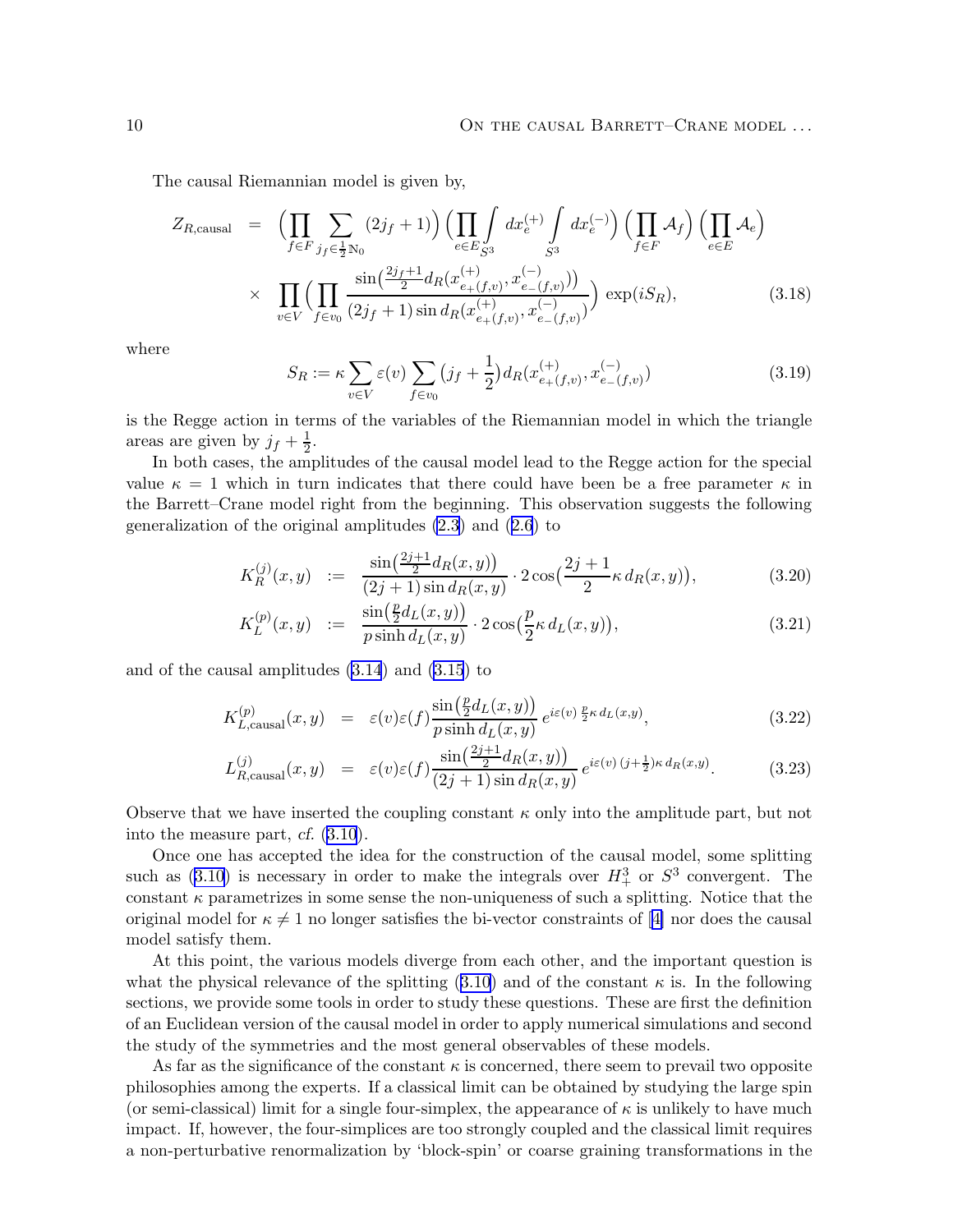<span id="page-10-0"></span>spirit of Statistical Mechanics, then the new parameter  $\kappa$  can easily influence the results, even in the original Barrett–Crane model. For numerical results in the original model, see[[20\]](#page-21-0). Even the fact that the original Barrett–Crane model with  $\kappa \neq 1$  does not satisfy the bivector constraints anymore, would not necessarily be fatal. If  $\kappa$  happens to control the renormalization scale, it is conceivable that the constraints are satisfied only approximately at an effective coarse grained scale.

It was already observed in [\[9\]](#page-20-0) that the variables of the path integral, independent areas  $p_f$ or $j_f$  and directions  $x_e^{(\pm)} \in H^3_+$  or  $S^3$ , indicate that the Regge actions ([3.17\)](#page-8-0) and ([3.19\)](#page-9-0) have to be understood as actions in a first order formalism [\[21\]](#page-21-0). This is consistent with the fact that the Regge action appears only in the intermediate stage of the duality transformation [\[12](#page-20-0)] in which both types of variables are present. The necessary constraint[[21\]](#page-21-0) that the variation of the angles is only over dihedral angles that correspond to actual four-simplex geometries, has been automatically implemented in the construction of the causal model, see Section [3.1](#page-5-0) or [\[9\]](#page-20-0).

### 4 Euclideanization

Inboth partition functions  $(3.16)$  $(3.16)$  and  $(3.18)$  $(3.18)$  $(3.18)$ , the Regge action takes its simplest form, *i.e.* with the least number of explicit signs, if one sums over all four-simplices only in the last step. If one interprets each four-simplex with  $\varepsilon(v) = +1$  as a future-pointing contribution to the causal path integral, i.e. obtained after integrating only over positive lapse, for details see [\[9\]](#page-20-0), there is an obvious candidate for an Euclidean model by a suitable modification of the amplitudes. This can be done four-simplex by four-simplex. If we substitute  $\varepsilon(v) \cdot i$  into all exponents, we turn the oscillations into an exponential damping and arrive at the following proposal for an Euclidean Lorentzian Barrett–Crane model,

$$
Z_{L,\text{Eucl.}} = \left( \prod_{f \in F} \int_{0}^{\infty} p_f^2 dp_f \right) \left( \prod_{e \in E} \int_{H_+^3} dx_e^{(+)} \int_{H_+^3} dx_e^{(-)} \right) \left( \prod_{f \in F} \mathcal{A}_f \right) \left( \prod_{e \in E} \mathcal{A}_e \right)
$$
  
 
$$
\times \prod_{v \in V} \left( \prod_{f \in v_0} \frac{\sin\left(\frac{p_f}{2} d_L(x_{e_+(f,v)}^{(+)}, x_{e_-(f,v)}^{(-)})\right)}{p_f \sinh d_L(x_{e_+(f,v)}^{(+)}, x_{e_-(f,v)}^{(-)})} \right) \exp(-S_{L,\text{Eucl.}}), \tag{4.1}
$$

where

$$
S_{L,\text{Eucl.}} := \kappa \sum_{v \in V} \sum_{f \in v_0} \frac{p_f}{2} d_L(x^+_{e_+(f,v)}, x^-_{e_-(f,v)}).
$$
 (4.2)

This means that we have replaced  $K_{L,\text{causal}}^{(p)}$  by

$$
K_{L,\text{Eucl.}}^{(p)}(x,y) := \frac{\sin(\frac{p}{2}d_L(x,y))}{p\sinh d_L(x,y)} e^{-\frac{p}{2}\kappa d_L(x,y)}.
$$
\n(4.3)

Similarly for Riemannian signature,

$$
Z_{R,\text{Eucl.}} = \left( \prod_{f \in F} \sum_{j_f \in \frac{1}{2} \mathbb{N}_0} (2j_f + 1) \right) \left( \prod_{e \in E_{S^3}} \int_{S^3} dx_e^{(+)} \int_{S^3} dx_e^{(-)} \right) \left( \prod_{f \in F} \mathcal{A}_f \right) \left( \prod_{e \in E} \mathcal{A}_e \right)
$$
  
 
$$
\times \prod_{v \in V} \left( \prod_{f \in v_0} \frac{\sin\left(\frac{2j_f + 1}{2} d_R(x_{e_+(f,v)}^{(+)}, x_{e_-(f,v)}^{(-)})\right)}{(2j_f + 1) \sin d_R(x_{e_+(f,v)}^{(+)}, x_{e_-(f,v)}^{(-)})} \right) \exp(-S_{R,\text{Eucl.}}), \tag{4.4}
$$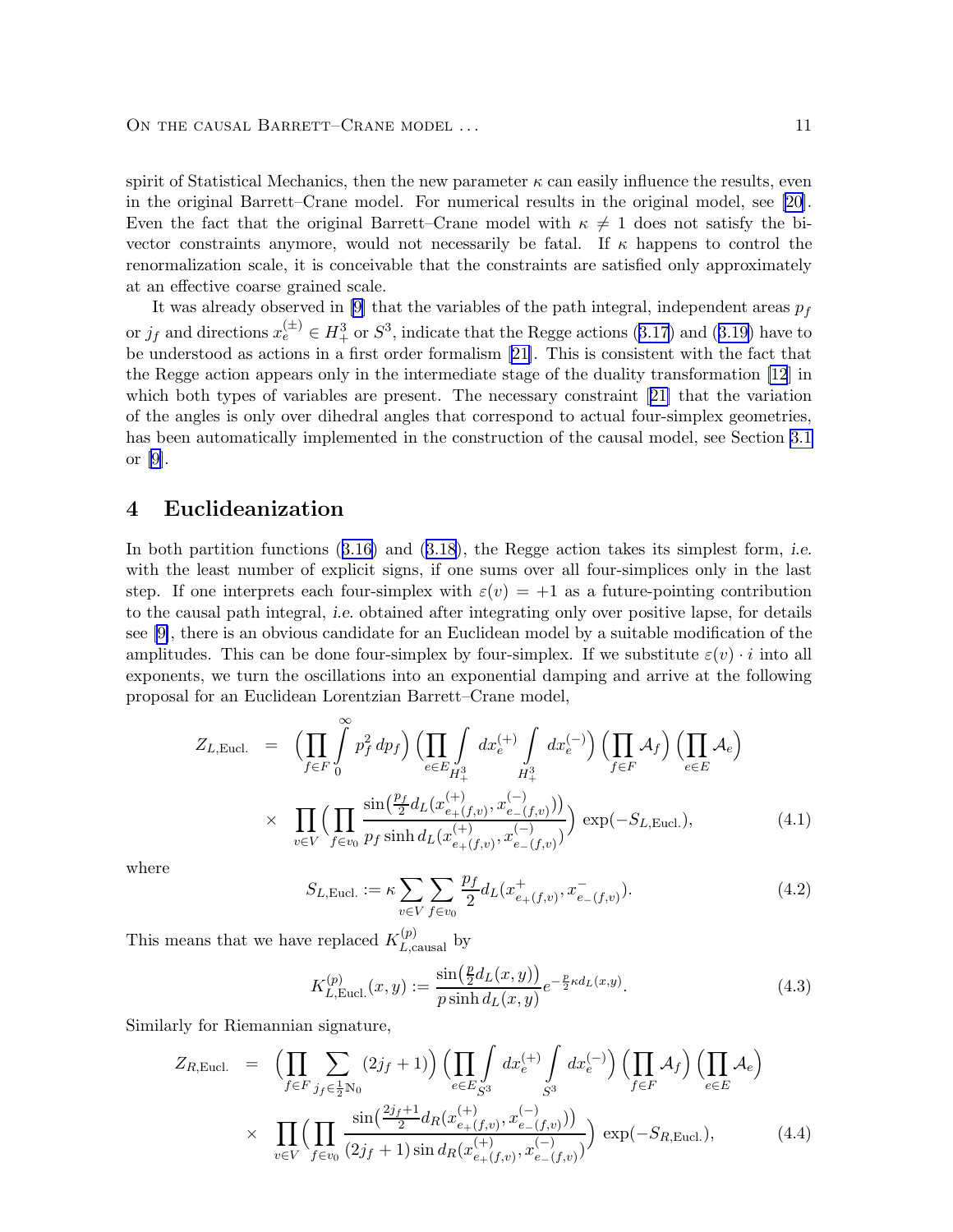where

$$
S_{R,\text{Eucl.}} := \kappa \sum_{v \in V} \sum_{f \in v_0} (j_f + \frac{1}{2}) d_R(x^+_{e_+(f,v)}, x^-_{e_-(f,v)}), \tag{4.5}
$$

*i.e.* we have replaced  $K_{R,\text{causal}}^{(j)}$  by

$$
K_{R,\text{Eucl.}}^{(j)}(x,y) := \frac{\sin\left(\frac{2j+1}{2}d_R(x,y)\right)}{(2j+1)\sin d_R(x,y)} e^{-(j+\frac{1}{2})\kappa d_R(x,y)}.
$$
(4.6)

We note that  $S_{L, \text{Eucl.}} \geq 0$  and  $S_{R, \text{Eucl.}} \geq 0$  for any  $\kappa \geq 0$ .

Unfortunately, the Euclidean reconstruction[[11\]](#page-20-0) does not provide a recipe of how to derive the Euclidean action, i.e. how to choose the four-dimensional path integral measure. In a fixed background with a distinguished t-coordinate, one is usually guided by the heuristic substitution  $t \mapsto -i\tau$  which typically changes some signs in the action wherever there are time derivatives involved, i.e. in the kinetic energy part. With the special 'time' coordinate used in three-dimensional Lorentzian dynamical triangulations, there is still a similar substitution one can use in order to construct the Euclidean action[[10](#page-20-0)]. The substitution used in those models essentially distinguishes space-like from time-like simplices and introduces a relative sign.

In the case of spin foam models, we do not have such a 'time' coordinate at hand. However, since in the Lorentzian case all triangles are space-like and therefore treated on equal footing, we expect that no relative signs enter the Euclidean action. As long as we capture the relevant local symmetries, one can expect that Euclidean reconstruction will lead to the correct canonical theory by universality arguments.

We observe that if we fix all representations associated to the faces to the same representation, we get regular flat simplices so that we are in a situation very similar to a single configuration in a dynamical triangulation model [\[10](#page-20-0)]. The main difference to the dynamical triangulation models is that in those models all simplices have the same geometry, in particular the same size, and that all dynamical properties of the geometry are encoded in the sum over triangulations. In the case of the Barrett–Crane models, we have the additional complication that the geometry of the individual simplices is determined by the assignment of representations  $j_f$  or  $p_f$  to the triangles. Therefore, the individual simplices can already be arbitrarily large. We also stress that the formulas([4.1\)](#page-10-0) and([4.4](#page-10-0)) refer to a two-complex with a causal structure imposed on the vertices. This excludes in particular space-times with closed time-like curves. Even stronger, if we have Euclidean reconstruction following [\[11\]](#page-20-0) in mind, we cannot yet deal with topology change and have to require a global space-time topology of  $\Sigma \times \mathbb{R}$ .

In the following section, we study expectation values of the continuous variables of the Barrett–Crane models. With these definitions, one can easily establish a dictionary in order to compare our constructions with the generalized Euclidean reconstruction of[[11\]](#page-20-0). Note that the Euclidean measure of [\[11\]](#page-20-0) includes the integration measures, the factors which we have called the *measure part* and also what we have called the *amplitude part*. On very regular triangulations, it is possible to check under which conditions the Euclidean path integral measure of the Barrett–Crane model is reflection positive (this refers to what is called link reflection positive by Lattice Gauge Theorists). This condition is satisfied provided that the edge and face amplitudes are real, i.e. if they do not change when one dualizes all representations involved.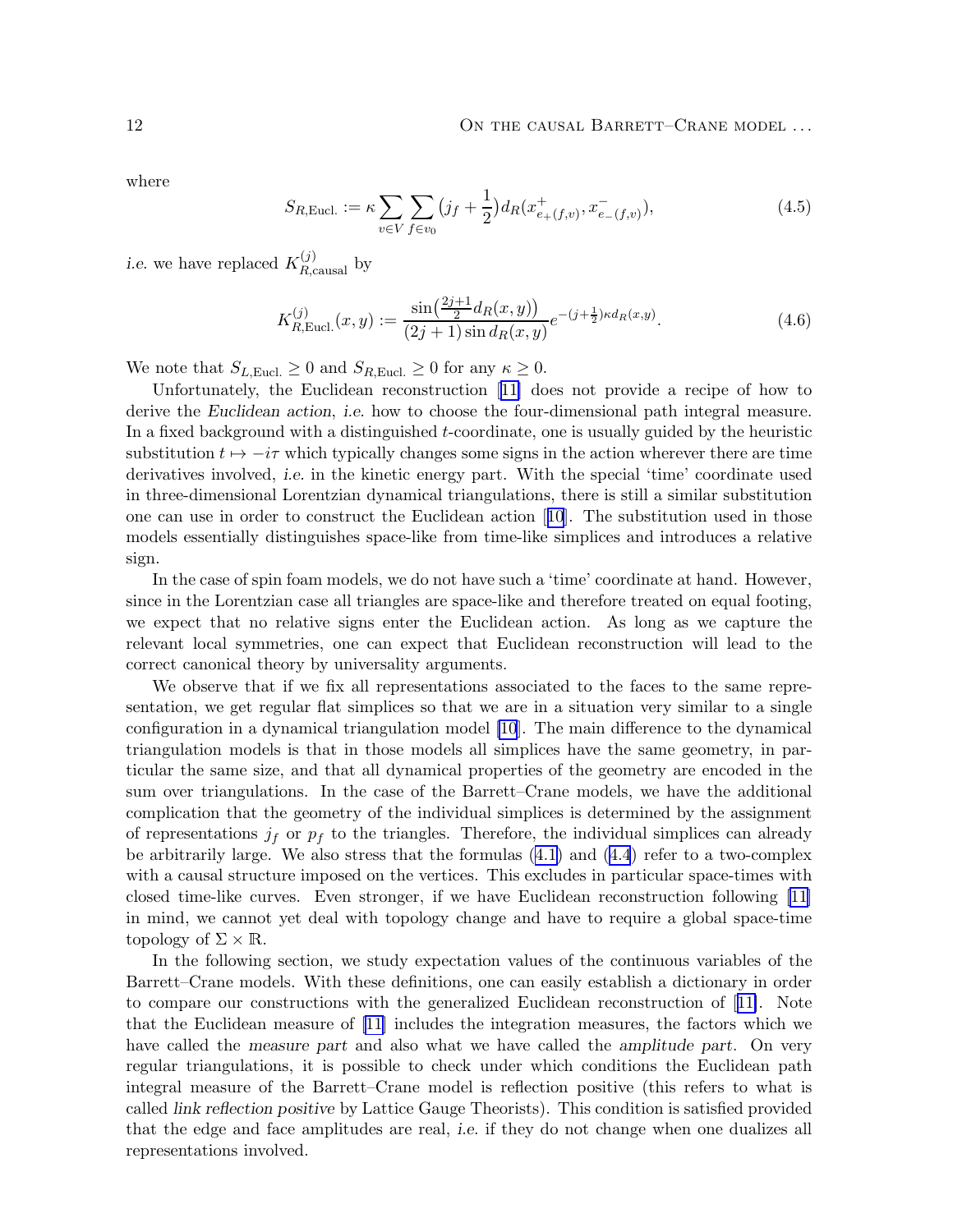## <span id="page-12-0"></span>5 Observables

In this section, we consider all Barrett–Crane models mentioned so far as path integrals over the continuous connection variables  $x_e^{(\pm)} \in S^3$  or  $H^3_+$ . This point of view has already been adopted in [\[12\]](#page-20-0) for the Riemannian model where we have shown that one can perform the sums over the representations  $j = 0, \frac{1}{2}$  $\frac{1}{2}$ , 1, ... as soon as the edge amplitudes are sufficiently simple. This point of view is also more closely related to the Euclidean reconstruction [\[11\]](#page-20-0) than is the usual picture in which the variables of the path integral are the representations attached to the triangles. In the following, we therefore consider the  $x_e^{(\pm)}$  as the variables of the path integral while the rest of the partition function, including the sums over the  $j_f$  or the integrals over the  $p_f$ , belongs to the amplitudes.

#### 5.1 Local symmetries

All the versions of the Riemannian signature model, the original one [\(2.2](#page-4-0)), the causal [\(3.18\)](#page-9-0) andthe Euclidean one ([4.4\)](#page-10-0), are invariant under the following local  $Spin(4)$  (or  $SO(4)$ ) symmetry [\[12\]](#page-20-0),

$$
x_e^{(+)} \quad \mapsto \quad h_{\partial_+(e)} x_e^{(+)} \widetilde{h}_{\partial_+(e)}^{-1},
$$
  

$$
x_e^{(-)} \quad \mapsto \quad h_{\partial_-(e)} x_e^{(-)} \widetilde{h}_{\partial_-(e)}^{-1},
$$
 (5.1)

where  $(h_v, \widetilde{h}_v) \in Spin(4)$ , for all  $v \in V$ , defines a generating function of this local gauge transformation. We have identified  $S^3 \cong SU(2)$ , and the products in (5.1) are in  $SU(2)$ . The independence follows from the invariance of the scalar product  $x \cdot y$  in  $\mathbb{R}^4$  in the definition of  $d_R(x, y)$ , cf. ([2.4](#page-4-0)).

The Lorentzian counterpart of this local symmetry is given by,

$$
x_e^{(+)} \quad \mapsto \quad h_{\partial_+(e)} \cdot x_e^{(+)},
$$
  
\n
$$
x_e^{(-)} \quad \mapsto \quad h_{\partial_-(e)} \cdot x_e^{(-)},
$$
\n
$$
(5.2)
$$

where  $h_v \in SL(2,\mathbb{C})$  for each  $v \in V$ , and the dot denotes the action of  $SL(2,\mathbb{C})$  on Minkowski space  $\mathbb{R}^{1+3}$ . Again, this symmetry is a consequence of the invariance of the scalar product in Minkowski space under the action of  $SL(2,\mathbb{C})$  which appears in the definition of  $d_L(x, y)$ , cf. $(2.7)$ . All versions of the Lorentzian signature model,  $(2.5)$  $(2.5)$ ,  $(3.16)$  and  $(4.1)$  $(4.1)$  are invariant under (5.2).

#### 5.2 Most general expectation values

The most general functions of the variables  $x_e^{(\pm)}$  that are invariant under these local transformations, can be calculated by standard techniques (see, for example,[[22\]](#page-21-0) for detailed examples). An orthonormal basis for such functions is characterized by  $Spin(4)$  or  $SL(2;\mathbb{C})$ spin networks on the graph  $(V, E)$ .

For the Riemannian case, let  $\ell_e = 0, \frac{1}{2}$  $\frac{1}{2}$ , 1, ... specify a simple irreducible representation  $V_{\ell}\otimes V_{\ell}^*$  $\zeta_{\ell}^*$  of  $Spin(4)$  for each edge  $e \in E$ , and let

$$
P^{(v)}: \left(\bigotimes_{\substack{e \in E:\\v = \partial_{-}(e)}} \left(V_{\ell_e} \otimes V_{\ell_e}^*\right)^* \right) \otimes \left(\bigotimes_{\substack{e \in E:\\v = \partial_{+}(e)}} \left(V_{\ell_e} \otimes V_{\ell_e}^*\right) \right) \to \mathbb{C}
$$
(5.3)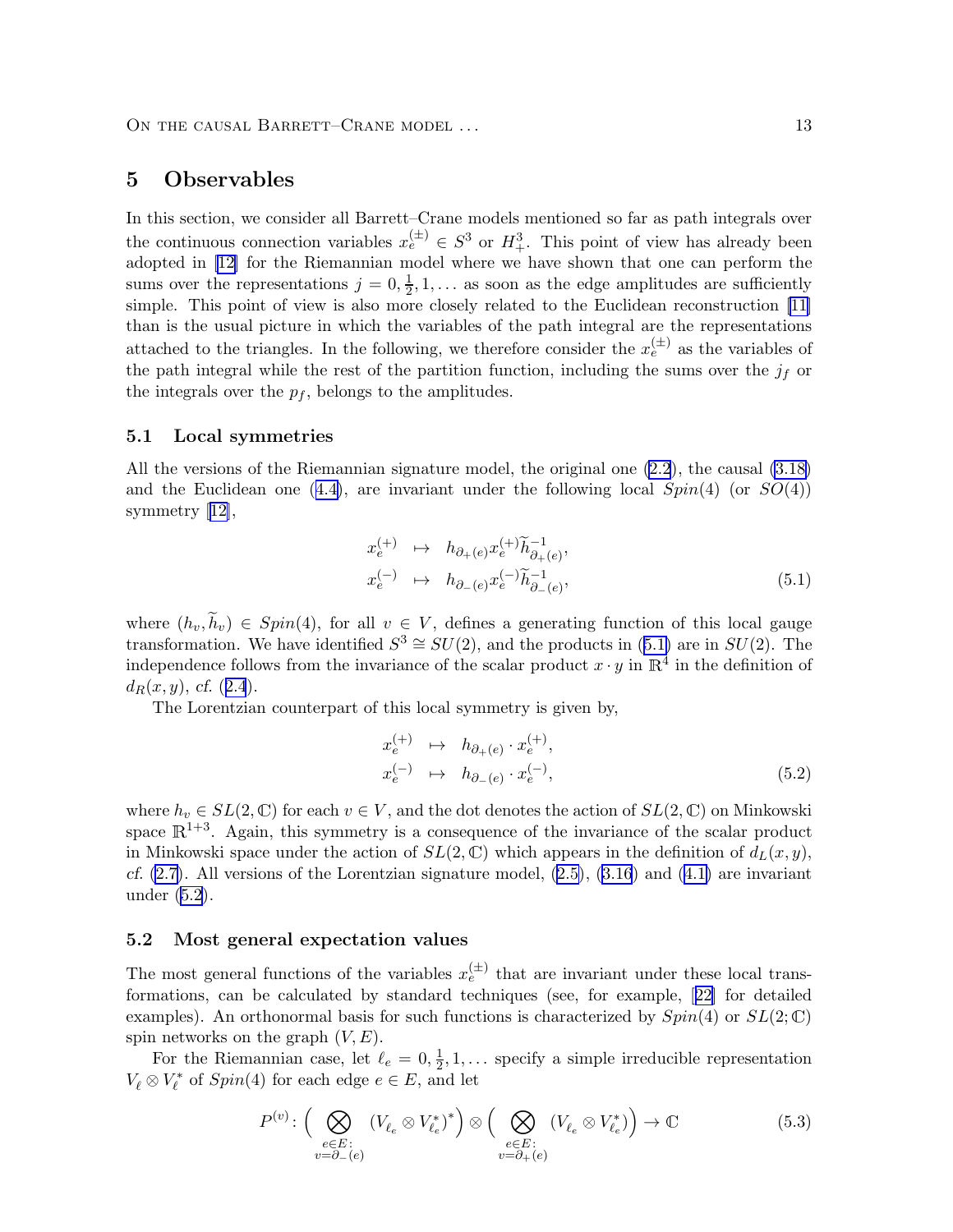<span id="page-13-0"></span>denote (an arbitrary, but suitably normalized)  $Spin(4)$ -intertwiner for each vertex  $v \in V$ . Then the spin network function,

$$
F_{\ell,P}(\{x_e^{(\pm)}\}) = \prod_{v \in V} \left[ \left( \prod_{e \in E : \atop v = \partial_+(e)} \sum_{p_e, q_e=1}^{2\ell_e+1} \right) \left( \prod_{e \in E : \atop v = \partial_-(e)} \sum_{r_e, s_e=1}^{2\ell_e+1} \right) \right]
$$
  
 
$$
\times \left( \prod_{\substack{e \in E : \atop v = \partial_+(e)}} t_{p_e q_e}^{(\ell_e)} (x_e^{(+)}) \right) \left( \prod_{\substack{e \in E : \atop v = \partial_-(e)}} \overline{t_{r_e s_e}^{(\ell_e)} (x_e^{(-)})} \right) P_{\underbrace{(r_e s_e) \dots}_{e \in E : \atop v = \partial_-(e)}}^{\text{(p}} \underbrace{(p_e q_e) \dots}_{e \in E : \atop v = \partial_+(e)}} \right], \quad (5.4)
$$

isinvariant under the local symmetry ([5.1](#page-12-0)). The  $t_{pq}^{(\ell)}$  are the representation functions of  $SU(2) \cong S^3$  $SU(2) \cong S^3$  $SU(2) \cong S^3$  and we follow the conventions of [[12\]](#page-20-0). Any L<sup>2</sup>-function of the  $x_e^{(\pm)}$  that is invariant under the local symmetry, is a square summable series over spin network functions of the form (5.4).

For the Lorentzian case, let  $V_{(0,q_e)}$ ,  $q_e \geq 0$ , denote a simple irreducible representation of  $SL(2,\mathbb{C})$  for each edge  $e \in E$ . The vectors of these representation spaces can be modeled byfunctions  $H^3_+ \to \mathbb{C}$ , see [[5](#page-20-0),14] for details. Employing the Gel'fand–Graev transform, an orthonormal basis for  $V_{(0,q)}$  is given by the functions,

$$
H_{jm}^{(q)}: H_{+}^{3} \to \mathbb{C}, \qquad x \mapsto H_{jm}^{(q)}(x) := \int_{\Gamma} Y_{jm}(\xi)(x \cdot \xi)^{-1 - ip} d\xi,
$$
 (5.5)

where  $\Gamma$  denotes the two-sphere of future-pointing light-like vectors whose spatial component are unit vectors, and the integral is performed using the normalized Lebesgue measure of Γ. The indices of the spherical harmonics  $Y_{jm}$  are in the range  $j = 0, 1, 2, \ldots$  and  $-j \le m \le j$ . Let furthermore

$$
Q^{(v)}: \left(\bigotimes_{\substack{e \in E:\\v = \partial_{-}(e)}} V_{(0,q_e)}^{*}\right) \otimes \left(\bigotimes_{\substack{e \in E:\\v = \partial_{+}(e)}} V_{(0,q_e)}\right) \to \mathbb{C}
$$
(5.6)

denote (an arbitrary)  $SL(2,\mathbb{C})$ -intertwiner for each vertex  $v \in V$ , given in terms of the coefficients,

$$
Q_{\underbrace{(k_e n_e), \dots, (j_e m_e), \dots}_{v = \partial_{-}(e)} \underbrace{e \in E}_{v = \partial_{+}(e)}}^{(v)}.
$$
\n
$$
(5.7)
$$

with respect to the above basis. Then the spin network function

$$
G_{q,Q}(\{x_e^{(\pm)}\}) = \prod_{v \in V} \left[ \left( \prod_{e \in E: \atop v = \partial_+(e)} \sum_{j_e=0}^{\infty} \sum_{m_e=-j_2}^{j_e} \right) \left( \prod_{e \in E: \atop v = \partial_-(e)} \sum_{k_e=0}^{\infty} \sum_{n_e=-k_e}^{k_e} \right) \right]
$$
\n
$$
\times \left( \prod_{\substack{e \in E: \atop v = \partial_+(e)}} H_{j_e m_e}^{(q_e)}(x_e^{(+)}) \right) \left( \prod_{\substack{e \in E: \atop v = \partial_-(e)}} \overline{H_{k_e n_e}^{(q_e)}(x_e^{(-)})} \right) Q_{\underbrace{(k_e n_e)...}_{e \in E: \atop v = \partial_-(e)}}^{(v)} \overline{Q}_{\underbrace{(k_e n_e)...}_{e \in E: \atop v = \partial_-(e)}}^{(v)} \right],
$$
\n(5.8)

is invariant under the local symmetry [\(5.2\)](#page-12-0). All  $L^2$ -functions of the  $x_e^{(\pm)}$  that are invariant under this local symmetry, are Plancherel integrals over spin network functions of the form (5.8). There will, however, arise convergence issues similar to those studied in [\[14\]](#page-20-0).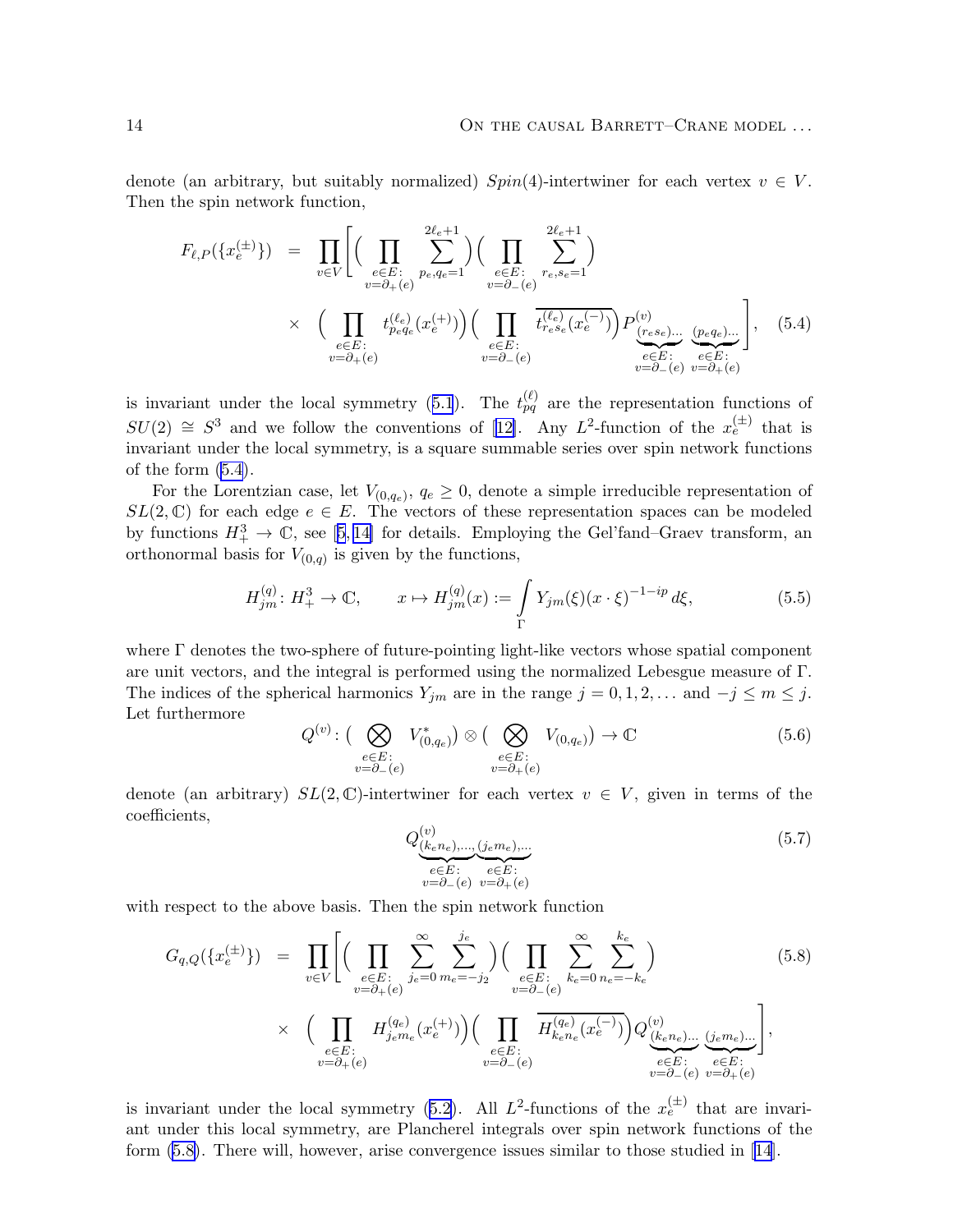<span id="page-14-0"></span>If one views the partition function of the Barrett–Crane model as a path integral over the continuous variables  $x_e^{(\pm)}$ , the numbers one can extract from the model are precisely the expectation values of spin network functions of the form [\(5.4](#page-13-0)) or([5.8\)](#page-13-0), respectively. In the Riemannian case, these expectation values read

$$
\langle F_{\ell,P} \rangle = \frac{1}{Z_{R,X}} \Big( \prod_{e \in E} \int_{S^3} dx_e^{(+)} \int_{S^3} dx_e^{(-)} \Big) F_{\ell,P}(\{x_e^{(\pm)}\}) \Big( \prod_{f \in F} \sum_{j_f \in \frac{1}{2} \mathbb{N}_0} (2j_f + 1) \Big) \times \Big( \prod_{f \in F} \mathcal{A}_f \Big) \Big( \prod_{e \in E} \mathcal{A}_e \Big) \prod_{v \in V} \Big( \prod_{f \in v_0} K_{R,X}^{(j_f)}(x_{e_+(f,v)}^{(+)}, x_{e_-(f,v)}^{(-)}) \Big),
$$
\n(5.9)

for spin network functions  $F_{\ell,P}$  of the form [\(5.4](#page-13-0)). Here the symbol X in  $Z_{R,X}$  and  $K_{R,X}$ stands for 'original', 'causal' or 'Euclidean', respectively.

In the Lorentzian case, the analogous expectation value reads

$$
\langle G_{q,Q} \rangle = \frac{1}{Z_{L,X}} \Biggl( \prod_{e \in E} \int_{H^3_+} dx^{(+)}_e \int_{H^3_+} dx^{(-)}_e \Biggr) G_{q,Q}(\{x^{(\pm)}_e\}) \Biggl( \prod_{f \in F} \int_{0}^{\infty} p_f^2 dp_f \Biggr) \times \Biggl( \prod_{f \in F} \mathcal{A}_f \Biggr) \Biggl( \prod_{e \in E} \mathcal{A}_e \Biggr) \prod_{v \in V} \Biggl( \prod_{f \in v_0} K^{(p_f)}_{L,X}(x^{(+)}_{e+(f,v)}, x^{(-)}_{e-(f,v)}) \Biggr).
$$
\n(5.10)

The Euclidean reconstruction[[11\]](#page-20-0) relies on this type of expectation values in the construction of the physical Hilbert space.

The expressions (5.9) and (5.10) can be reformulated in the language of a path integral whose variables are representations assigned to the faces and in which the integrals over the  $x_e^{(\pm)}$  are performed, resulting in relativistic 10*j*-symbols as the vertex amplitudes. We call this formulation in which the representations  $j_f$  or  $p_f$  are the variables of the path integral, the representation picture as opposed to the connection picture in which the continuous variables  $x_e^{(\pm)}$  are the variables of the path integral. The transformation from one to the other picture proceeds in complete analogy to the calculation for the partition function presented in [\[12](#page-20-0)].

We can therefore re-express the expectation values (5.9) and (5.10) in the representation picture.In the case of the original models ([2.2](#page-4-0)) and [\(2.5\)](#page-4-0) with  $\kappa = 1$ , the result takes the simplest form. If, say in the Riemannian version, the spin network function  $F_{\ell,P}$  is supported only on edges in the boundary of the two-complex, the expectation value  $\langle F_{\ell,P} \rangle$  agrees with a matrix element of spin network states. This means it is calculated by summing over all spin foams of the Barrett–Crane model living on the given two-complex, but with additional faces and edges added so that these faces and edges are coloured by the same representations and intertwiners  $(\{\ell_e\}, \{P^{(v)}\})$  as those that characterize the spin network function  $F_{\ell, P}$ . These expressions are the desired matrix elements between spin network states. A completely analogous result holds for the original Lorentzian model.

Observe that the expectation values  $(5.9)$  and  $(5.10)$  are more general than just such matrix elements of spin network states. First, we have shown that the intertwiners  $P^{(v)}$  and  $Q^{(v)}$  can be generic  $Spin(4)$  or  $SL(2,\mathbb{C})$ -intertwiners and are not restricted to the special Barrett–Crane intertwiners. The standard conjecture seems to be that for pure gravity, it is sufficient to employ *relativistic* spin networks, *i.e.* spin networks whose representations are simple and whose intertwiners are the Barrett–Crane intertwiner. If this happens to be true, then our calculation above parametrizes the most generic way of coupling other fields to pure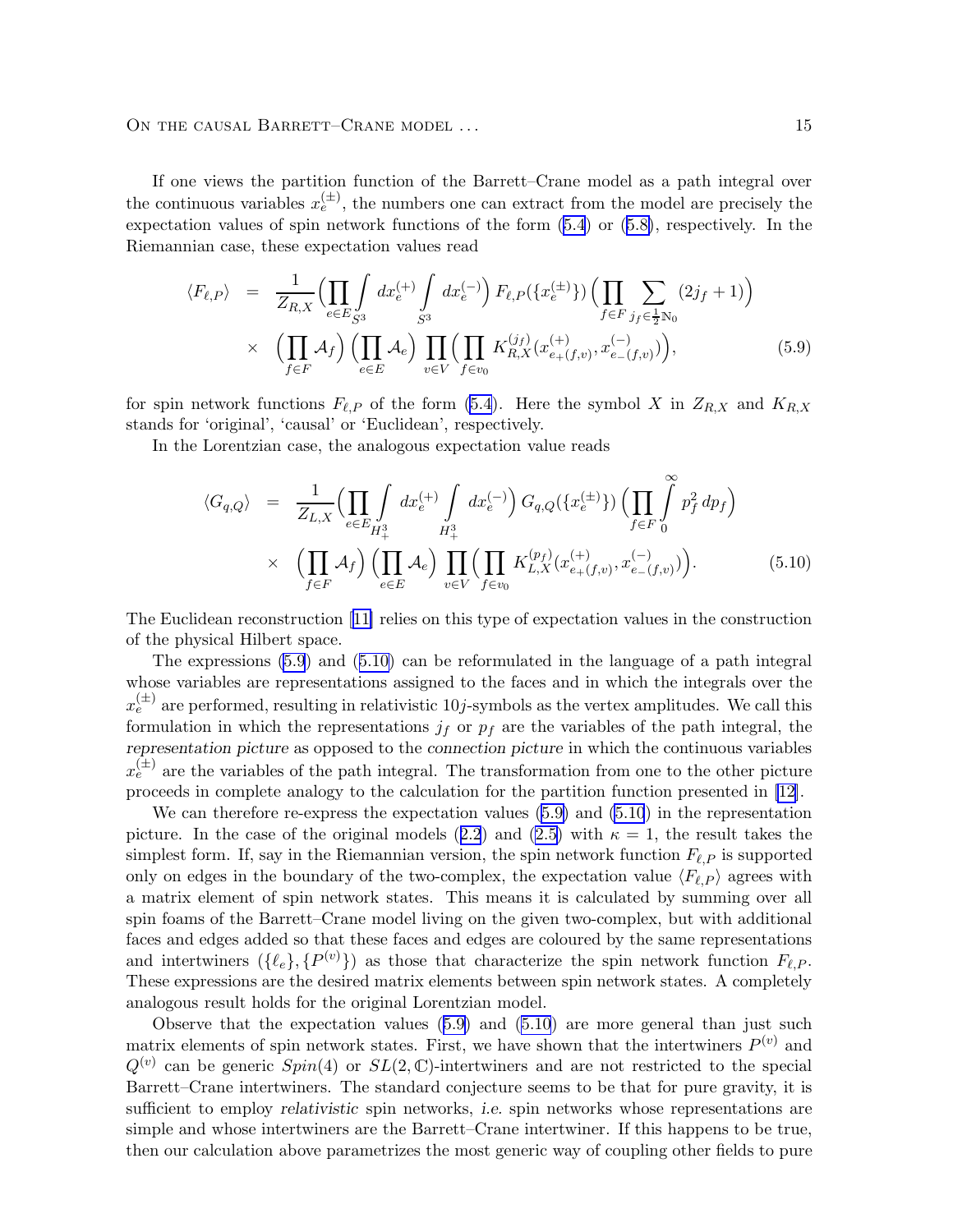<span id="page-15-0"></span>gravity. This will be of relevance when one studies the coupling of matter to the Barrett– Crane model. Indeed the choice of intertwiners [\(5.3\)](#page-12-0) and([5.6\)](#page-13-0) is the first occasion where the difference of  $Spin(4)$  or  $SL(2,\mathbb{C})$  versus  $SO(4)$  or  $SO_0(1,3)$  matters.

The second aspect in which the expectation values([5.9](#page-14-0)) and [\(5.10](#page-14-0)) are more general than matrix elements of spin network states, is the fact that they are not restricted to the boundary of the four-manifold. This can be seen as an analogy to the Wilson loop in Lattice Gauge Theory which is used to determine the static potential between a quark-antiquark pair. This loop is not only supported on the space-like boundary of the four manifold, but it extends in time direction in the interior. This construction serves as a simplified version of a matter coupling which captures only the colour properties of the matter field but which neglects its dynamics. Similar constructions may also prove useful in the study of spin foam models of quantum gravity.

In particular, a generic Wilson loop in the connection variables will give access to the curvature of the full  $Spin(4)$  or  $SL(2,\mathbb{C})$ -connection and therefore to dynamical properties and not just to its restriction to a space-like boundary.

Finally, we stress that the study of expectation values such as  $\langle F_{\ell,P} \rangle$  and  $\langle G_{q,Q} \rangle$  is a convenient way of sidestepping the often tedious technicalities when one deals with boundary terms.

### 6 Technical issues

#### 6.1 Back to the  $10j$ -symbols

The expectation values  $\langle F_{\ell,P} \rangle$  and  $\langle G_{q,Q} \rangle$  become more complicated than what we have discussed so far, as soon as we consider the causal or the Euclidean model or  $\kappa \neq 1$  in the original model. Recall that in the original partition function [\(2.5\)](#page-4-0), the integrations over the  $H^3_+$  together with the product of  $K_L^{(p)}$  $L<sup>(p)</sup>$  form the relativistic 10*j*-symbols (up to the regularization mentioned above). As soon as we replace the  $K_L^{(p)}$  $L^{(p)}$  by [\(3.21](#page-9-0)), [\(3.22\)](#page-9-0) or [\(4.3](#page-10-0)), we no longer have a model whose four-simplex amplitudes are the relativistic  $10j$ -symbols. In the original model for  $\kappa = 1$ , we were able to 'solve' the integrations over the  $H_+^3$  and knew that the result of the integration had an abstract definition as a relativistic  $10j$ -symbol. After the modification of the integrands  $K_{L,X}^{(p)}$ , there is no obvious analogy available.

In the following we show how the local symmetry of Section [5.1](#page-12-0) can be exploited in order to expand the modified integrand, a product of factors  $K_{L,X}^{(p)}$ , into a series of ordinary relativistic 10j-symbols. The novel feature is that this step requires an additional colouring of the wedges (the intersection of a face of the two-complex dual to the triangulation with a four-simplex of the original triangulation) with simple representations of the symmetry group.

Consider first the Riemannian case. The functions  $K_{R,X}^{(j)}(x,y)$  where X stands for 'original', 'causal' or 'Euclidean', are  $L^2$ -functions  $S^3 \times S^3 \to \mathbb{C}$ . Since they depend only on  $\cos d_R(x,y) = \frac{1}{2}\chi^{(\frac{1}{2})}(g_x \cdot g_y^{-1}),$  where  $g_x, g_y \in SU(2)$  denote the corresponding elements of  $SU(2) \cong S^3$ , they are class functions on  $SU(2)$  and can be character expanded into a square summable series,

$$
K_{R,X}^{(j)}(x,y) = \sum_{k=0,\frac{1}{2},1,\dots} \widehat{K}_k^{(j)} \chi^{(k)}(g_x \cdot g_y^{-1}), \qquad \widehat{K}_k^{(j)} := \int\limits_{SU(2)} \overline{\chi^{(k)}(g)} \, K_{R,X}^{(j)}(g) \, dg, \tag{6.1}
$$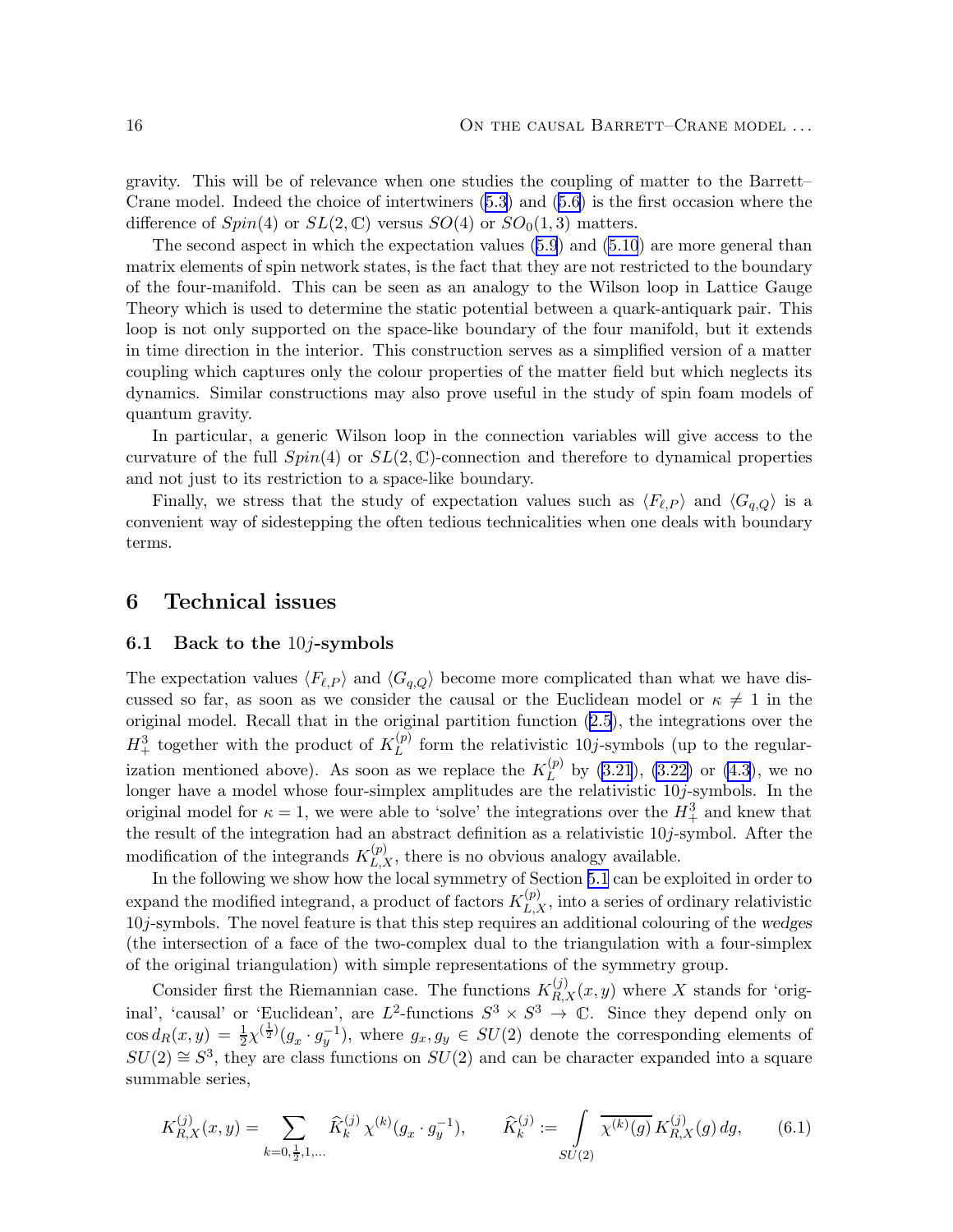

<span id="page-16-0"></span>Figure 1: The four-simplex amplitude of the expectation value  $\langle F_{\ell,P} \rangle$  in (6.2) is the relativistic 10j-symbol (solid lines) in which a piece of the spin network  $(\ell, P)$  has been inserted (dashed lines). The full dots denote the Barrett–Crane intertwiners and the white dot the intertwiner P of the spin network.

where we write  $K_{R,X}^{(j)}(g)$  in order to indicate that  $K_{R,X}^{(j)}(x,y)$  is a function of  $g = g_x \cdot g_y^{-1}$ .

With this expansion performed for each triangle  $f \in F$  and all four-simplices  $v \in f_0 \subseteq F$ thatcontain the triangle f in their boundary, we can apply the techniques of  $[12]$  $[12]$  $[12]$  and obtain,

$$
\langle F_{\ell,P} \rangle = \frac{1}{Z_{R,X}} \Big( \prod_{f \in F} \sum_{j_f=0, \frac{1}{2}, 1, \dots} \Big) \Big( \prod_{f \in F} \prod_{v \in f_0} \sum_{k_{fv}=0, \frac{1}{2}, 1, \dots} \Big) \Big( \prod_{f \in F} \mathcal{A}_f \Big) \Big( \prod_{e \in E} \mathcal{A}_e \Big) \Big( \prod_{f \in F} \prod_{v \in f_0} \widehat{K}_{k_{fv}}^{(j_f)} \Big)
$$
  
 
$$
\times \prod_{v \in V} \Bigg[ \Big( \prod_{f \in F} \sum_{n_f, m_f=1}^{2k_{fv}+1} \Big) \Big( \prod_{e \in E} \sum_{p_e, q_e=1}^{2\ell_e+1} \Big) \Big( \prod_{e \in E} \sum_{r_e, s_e=1}^{2\ell_e+1} \Big) P_{(r_e s_e) \dots (p_e q_e) \dots (p_e q_e) \dots (p_e q_e) \dots (p_e q_e) \dots (p_e q_e) \Big)}^{(k_f, k_f)} \Bigg]
$$
  
\n
$$
\Big( \prod_{e \in E} \prod_{v \in f_0} \frac{I_{(n_f m_f) \dots (p_e q_e); (n_f m_f) \dots}^{(+, e)}}{I_{e \in E} \Big( \prod_{v \in f_0} \frac{I_{(n_f m_f) \dots (n_f m_f) \dots (n_f m_f) \dots (r_e s_e)}{I_{e \in E} \Big)}^{(-, e)}} \Bigg)
$$
  
\n
$$
\Big( \prod_{e \in E} \frac{I_{(n_f m_f) \dots (p_e q_e); (n_f m_f) \dots}^{(+, e)}}{I_{e \in E} \Big( \prod_{v \in f_0 \in E} \frac{I_{(n_f m_f) \dots (n_f m_f) \dots (r_e s_e)}{I_{e \in E} \Big)} \Bigg)
$$
  
\n
$$
\Big( 6.2 \Big)
$$

This expression looks more complicated than it actually is. We can explain it in words as follows. There are two types of summations over representations. These are first the sum over all colourings of the triangles  $f \in F$  with simple representations  $V_{(j_f,j_f^*)} = V_{j_f} \otimes V_{j_f}^*$  $j_f$ of  $Spin(4)$ , and second the sum over all colourings of the wedges  $(f, v)$  with representations  $V_{(k_f, k_f^*)_y}$ . Here the wedges are denoted by specifying a dual face  $f \in F$  and a four-simplex  $v \in f_0 \subseteq V$  whose intersection forms the wedge.

In addition to the face and edge amplitudes  $A_f$  and  $A_e$  already present in the original model([2.2\)](#page-4-0), there is now an additional amplitude  $\widehat{K}_{k_{fv}}^{(j_f)}$  $\kappa_{f}^{(J_f)}$  for each wedge, namely a character expansion coefficient of [\(6.1](#page-15-0)). For the causal model, this amplitude will in general be complex.

The amplitude for each four-simplex  $v \in V$  is given by the expression inside the square brackets in  $(6.2)$ . It is given by the usual relativistic  $10j$ -symbol with a piece of the spin network  $(\ell, P)$  inserted (Figure 1). The various summations contract the indices of the Barrett–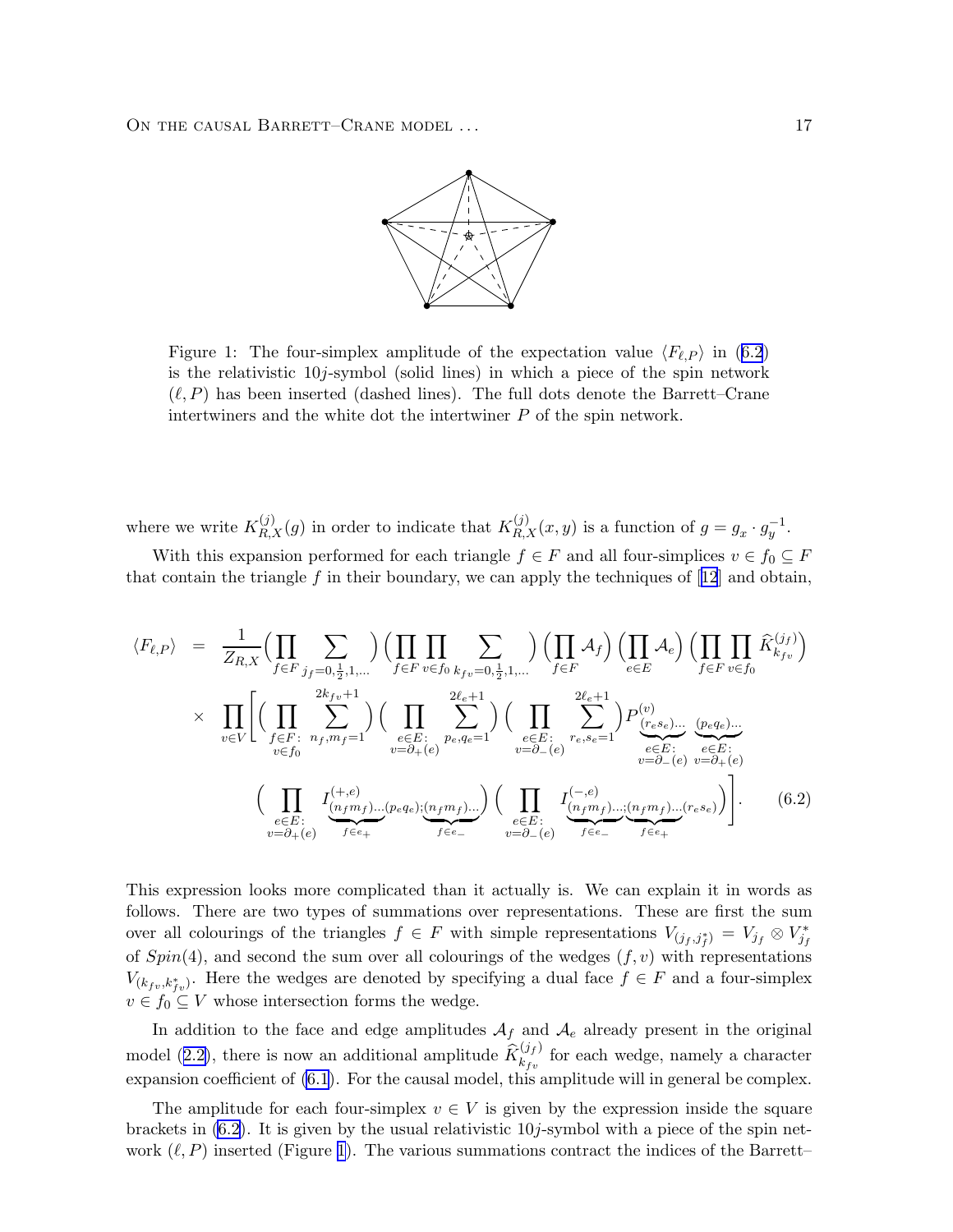Crane intertwiners which are denoted by

$$
I^{(+,e)}: \bigotimes_{f \in e_{-}} V_{(k_{f\partial_{+}(e)},k_{f\partial_{+}(e)})} \to \left(\bigotimes_{f \in e_{+}} V_{(k_{f\partial_{+}(e)},k_{f\partial_{+}(e)})}\right) \otimes V_{(\ell_{e},\ell_{e}^{*})},
$$

$$
I^{(-,e)}: \bigotimes_{f \in e_{+}} V_{(k_{f\partial_{-}(e)},k_{f\partial_{-}(e)})} \to \left(\bigotimes_{f \in e_{+}} V_{(k_{f\partial_{-}(e)},k_{f\partial_{-}(e)})}\right) \otimes V_{(\ell_{e},\ell_{e}^{*})},
$$
(6.3)

usingthe conventions of [[12\]](#page-20-0). Here the sets  $e_{\pm} \subseteq F$  contain all triangles f that are contained in the boundary of the tetrahedron  $e \in E$  with orientation  $\varepsilon(e, f) = \pm 1$ . If the intertwiner P of the spin network  $(\ell, P)$  is a Barrett–Crane intertwiner, this amplitude is an evaluated relativistic spin network and therefore non-negative real. For the Riemannian case, this was shown in[[8](#page-20-0)] whereas for the Lorentzian analogue, this is a plausible conjecture[[7](#page-20-0)].

Observe that the representations  $j_f$  attached to the triangles appear only in the expressions for the character expansion coefficients  $\widehat{K}_{k_{fv}}^{(j_f)}$  $\sum_{k_{fv}}^{(J_f)}$ . The representations for which the 10*j*-symbols are evaluated, are no longer the  $j_f$ , but rather the representations  $k_{fv}$  associated with the wedges  $(f, v)$ .

Equation([6.2](#page-16-0)) illustrates the impact that the choice of the causal or Euclidean amplitudes has on the structure and on the symmetries of the model. The central new feature is the additional colouring of the wedges with representations. Only for the original Barrett–Crane model with  $\kappa = 1$ , there exists a significant simplification because in this case  $K_R^{(j)}$  $\mathbb{R}^{(J)}$  is already an  $SU(2)$ -character. This implies that  $\widehat{K}_{k}^{(j)} = \delta_{jk}$  so that all wedges  $(f, v)$  of a given dual face $f \in F$  are assigned the same representation  $k_{fv} = j_f$ . In this special case, equation ([6.2\)](#page-16-0) reduces to the original Barrett–Crane model [\[4\]](#page-20-0) with a spin network  $(\ell, P)$  inserted into its  $10j$ -symbols.

Is there a Lorentzian counterpart of the decomposition([6.1](#page-15-0))? In order to derive that formula we have made use of the identification  $S^3 \cong SU(2)$  which does not have an immediate analogue in the Lorentzian case. Let us reformulate the argument so that we can generalize it.

The functions  $K_{R,X}^{(j)}(x, y)$  all have the symmetry

$$
K_{R,X}^{(j)}(gx, gy) = K_{R,X}^{(j)}(x, y),
$$
\n(6.4)

for all  $x, y \in S^3$  and  $g \in Spin(4)$  acting on  $S^3$  (Section [5.1](#page-12-0)). Due to this symmetry, the function is already specified if we know its values  $f(x) := K_{R,X}^{(j)}(x, e)$  where  $e \in S^3$  denotes the north pole. If we write the function  $f: S^3 \to \mathbb{C}$  as a function on  $Spin(4)$  which is constant on the left-cosets gU where  $U := \text{Stab}_{Spin(4)}(e) \cong SU(2)$  and  $S^3 \cong Spin(4)/U$ , the invariance condition (6.4) implies that f is also constant on the right-cosets  $U_q$  and therefore a zonal spherical function. These functions are precisely the characters of  $SU(2)$  using the identification  $S^3 \cong SU(2)$  employed above.

A generalization of [\(6.1\)](#page-15-0) to the Lorentzian case is now available since we know that the zonal spherical functions for the quotient  $V \setminus SL(2;\mathbb{C})/V$ ,  $V = \text{Stab}_{SL(2;\mathbb{C})}(e_t)$ ,  $e_t = (1,0,0,0)$ , are precisely the functions  $K_L^{(p)}$  $L^{(p)}(x, e_t)$  (see [\(2.6](#page-5-0))). Therefore we obtain the result that any  $L^2$ -function  $f: H^3_+ \times H^3_+ \to \mathbb{C}$  which satisfies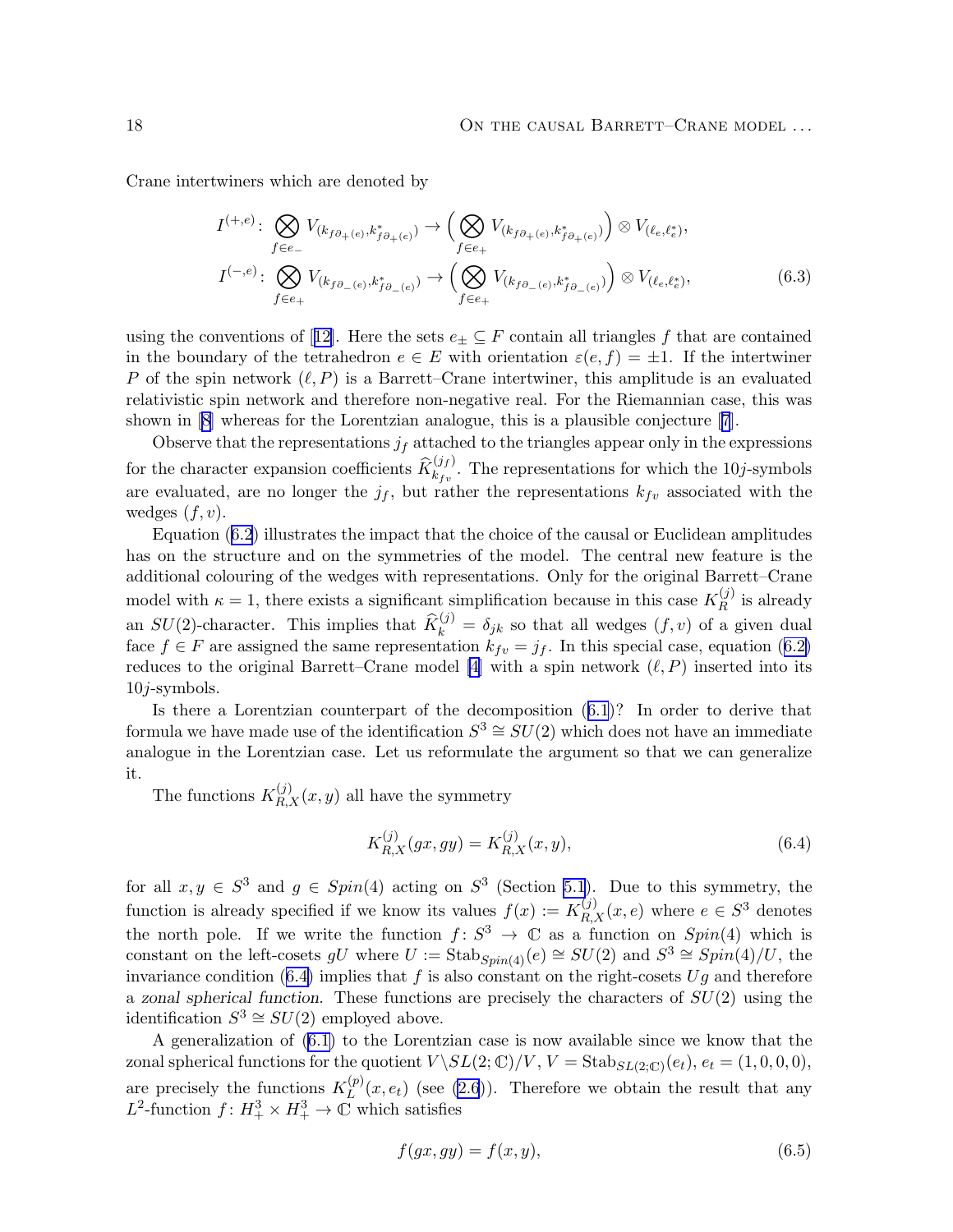for all  $x, y \in H^3_+$  and  $g \in SL(2;\mathbb{C})$ , is a Plancherel integral of the form

$$
f(x,y) = \int_{0}^{\infty} \hat{f}(p) K_{L}^{(p)}(x,y) p^{2} dp,
$$
\n(6.6)

for a suitable function  $\hat{f}: R_+ \to \mathbb{C}$ .

Therefore the strategy which has lead to [\(6.2](#page-16-0)), can be directly applied to the Lorentzian case. We do not repeat the analogue of [\(6.2\)](#page-16-0) here as the required substitutions are now obvious: replace the sums over half-integers by integrals  $\int_0^\infty p^2 dp$  and make use of the integral presentation of the Barrett–Crane intertwiners  $I^{(\pm,e)}$ . The analogues of the comments listed below equation([6.2](#page-16-0)) also apply to the Lorentzian case.

#### 6.2 Averaging over the stabilizer

In [\[12](#page-20-0)] we have developed the quantum geometry of the Barrett–Crane model in the connection picture. This includes in particular the interpretation of the integrals over  $S^3$  or  $H_+^3$  that appear in the Barrett–Crane intertwiner, as integrals over possible directions of the vectors normal to the tetrahedra. The fact that there are two such variables for each tetrahedron was interpreted as the consequence of a non-trivial parallel transport which is associated with each tetrahedron and which maps the first normal to the second one. This parallel transport, however, is not a full  $Spin(4)$ - or  $SL(2;\mathbb{C})$ -parallel transport, but it is rather specified only up to elements of the stabilizer which leave the first normal vector fixed. It was then possible to express what is the difference between  $BF$ -theory and the Barrett–Crane model. It is precisely this averaging over the stabilizers. For more details, see [\[12](#page-20-0)].

The geometric interpretation was developed originally for Riemannian signature, see Section 4.2 of [\[12](#page-20-0)]. These results can be easily translated to Lorentzian signature by the replacement of  $Spin(4)/SU(2) \cong S^3$  by  $SL(2,\mathbb{C})/SU(2) \cong H^3_+$ . The comparison of the Barrett– Cranemodel with  $BF$ -theory in Section 4.3 of [[12\]](#page-20-0) relies on Lemma 4.4 therein whose generalization we sketch in the following.

Let  $t^{(n,p)}_{(i,m)}$  $\binom{n,p}{(j_1m_1)(j_2m_2)}$  denote a representative function of  $SL(2;\mathbb{C})$  in a representation of type  $V_{(n,p)}$ ,  $n \in \mathbb{Z}, p > 0$ , of the principal series. We realize the representation  $V_{(n,p)}$  as a suitable space of sections of a line bundle  $S^3 \to S^2$  and obtain an orthonormal basis from the spherical functions on the total space  $S^3$  so that the range of the indices of the representative functions is given by  $j_\ell = \left|\frac{n}{2}\right|$  $\frac{n}{2}$ ,  $\left|\frac{n}{2}\right|$  $\lfloor \frac{n}{2} \rfloor + 1, \ldots$  and  $m_{\ell} \in \{-j_{\ell}, -j_{\ell}+1, \ldots, j_{\ell}\}\$  for  $\ell = 1, 2$ . It is then possible to show that

$$
\int_{SU(2)} t_{(j_1m_1)(j_2m_2)}^{(n,p)}(gu) du = \begin{cases} 0, & \text{if } n \neq 0, \\ H_{j_1m_1}^{(p)} \delta_{j_2 0} \delta_{m_2 0}, & \text{if } n = 0. \end{cases}
$$
(6.7)

Here  $SU(2) \subseteq SL(2,\mathbb{C})$  is embedded as the stabilizer of  $e_t = (1,0,0,0) \in H^3_+$ , and the functions  $H_{jm}^{(p)}$  form an orthonormal basis of functions  $H_{+}^{3} \rightarrow \mathbb{C}$ , see [\(5.5](#page-13-0)). This shows that there exists an  $SU(2)$ -invariant subspace of  $V_{(n,p)}$  only if the representation is simple,  $n = 0$ , and that this subspace is one-dimensional. We therefore obtain basis functions on  $H^3_+\cong SL(2;\mathbb{C})/SU(2)$  from representative functions of  $SL(2;\mathbb{C})$  by averaging over the right  $SU(2)$ -action.

Now we consider two points  $x, y \in H^3_+$ . For each  $z \in H^3_+$ , there exists some boost  $b_z \in SL(2;\mathbb{C})$  such that  $b_z(e_t) = z$ . The group elements  $g \in SL(2;\mathbb{C})$  that map  $gy = x$  are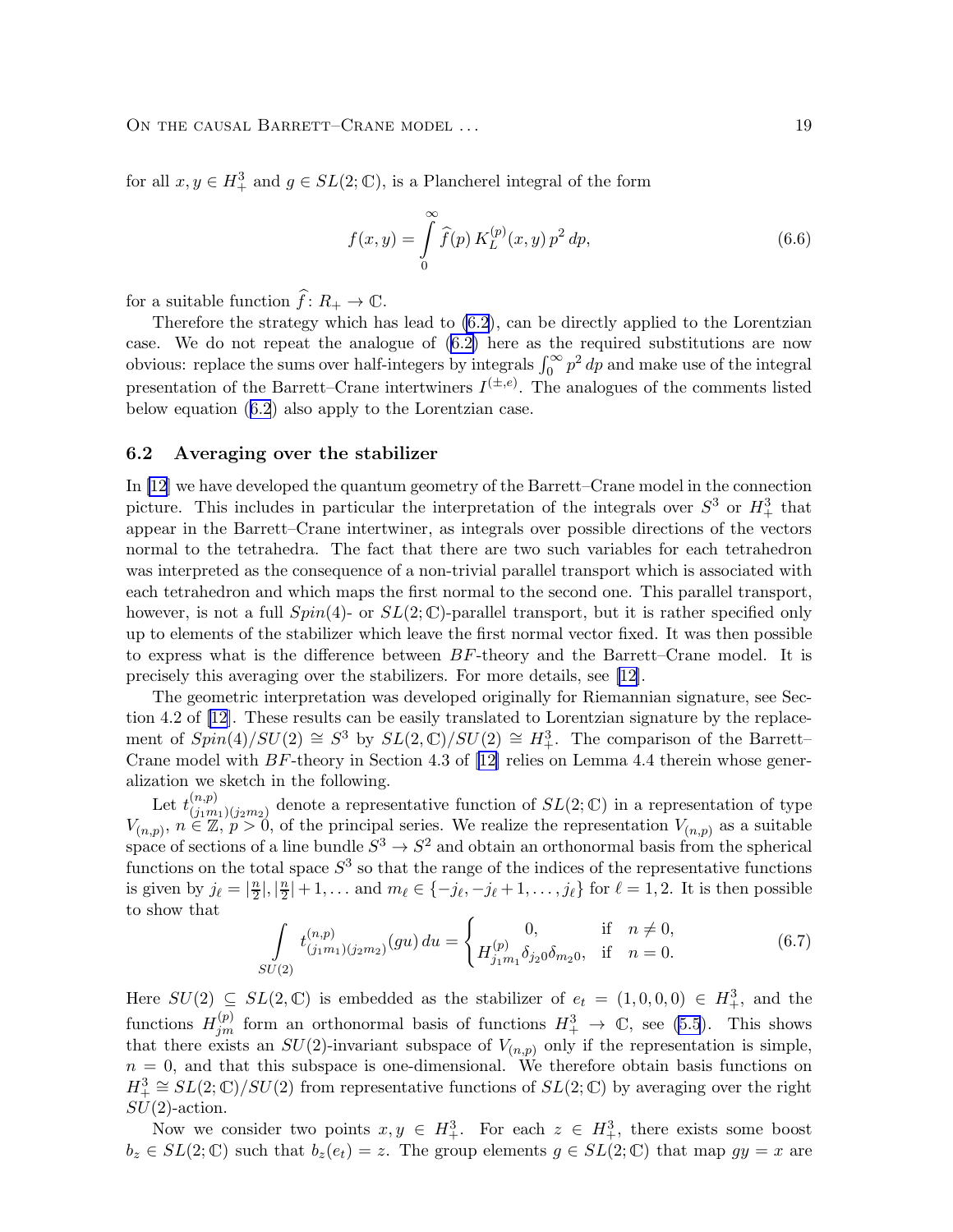of the form

$$
g = b_x b_y^{-1} u_y,\tag{6.8}
$$

where  $u_y \in \text{Stab}_{SL(2;\mathbb{C})}(y) \cong SU(2)$ . However, if  $u_y \in \text{Stab}(y)$ , then  $b_y^{-1}u_yb_y \in \text{Stab}(e_t)$  and conversely, therefore

$$
g = b_x u_t b_y^{-1},\tag{6.9}
$$

for some  $u_t \in \text{Stab}(e_t)$ . We use this parametrization of g and average over the stabilizer,

$$
\int_{SU(2)} t_{(j_1m_1)(j_2m_2)}^{(n,p)}(b_x u b_y^{-1}) du = \delta_{n0} H_{j_1m_1}^{(p)}(b_x) \overline{H_{j_2m_2}^{(p)}(b_y)}.
$$
\n(6.10)

The construction of [\[12](#page-20-0)] then says that for any holonomy  $g \in SL(2,\mathbb{C})$  at an edge, it matters only how g acts on  $H_+^3$ . Therefore we choose some  $x \in H_+^3$ , calculate  $y = gx$  and average over the stabilizer ambiguity. The integration over the group which is present in the path integral then results in the desired integrations over  $H_+^3$ . This is the Lorentzian analogue of Lemma 4.4 of[[12\]](#page-20-0).

### 7 Discussion

What we have explained in Sections [4](#page-10-0) and [5](#page-12-0), the Euclidean reconstruction and the analysis of the degrees of freedom of the Barrett–Crane model from an understanding of its local symmetries, is only one motivation for studying the observables in the connection picture. Another motivation arises from the observation[[12\]](#page-20-0) that for some edge amplitudes, the partition function in the connection picture is particularly simple and resembles a spin model (just 'spin', not 'spin foam') with variables in  $S^3$  or  $H^3_+$  with local interaction terms at the faces. In particular, no evaluations of 10j-symbols are necessary in this case which makes numerical simulations computationally cheaper. One has just to tabulate the interaction terms.

For the original Riemannian model it was observed in both formulations, in the connection picture[[12](#page-20-0)] and in the representation picture[[20](#page-21-0)], that the dominant configurations of the partition function often correspond to degenerate geometries. With the results presented here, there are two new developments which can modify this conclusion. This is first the introduction of the constant  $\kappa$  (Section [3.3](#page-8-0)) which provides a natural way of controlling the widthof the peaks in the picture of [[12\]](#page-20-0). This is what a coupling constant [temperature] in a path integral [Statistical Mechanics] model typically does. The constant  $\kappa$  may play an important role when one tries to locate a critical point at which one can renormalize the model. Second, the causal and the Euclidean model have amplitudes very different from the original model. In the connection picture, the Euclidean version can be studied by exactly the same techniques as the original version so that one can start to investigate and compare the models and their physical interpretation. The transformation of Section [6.1](#page-15-0) then allows us to perform the same studies in the representation picture.

Finally, we note that all our formulas for partition functions, matrix elements and expectation values use the language of generic two-complexes. These are not restricted to be dual to a given triangulation. The only exceptions were the motivating steps which explicitly involved results from Regge calculus which are available only on triangulations.

<span id="page-19-0"></span>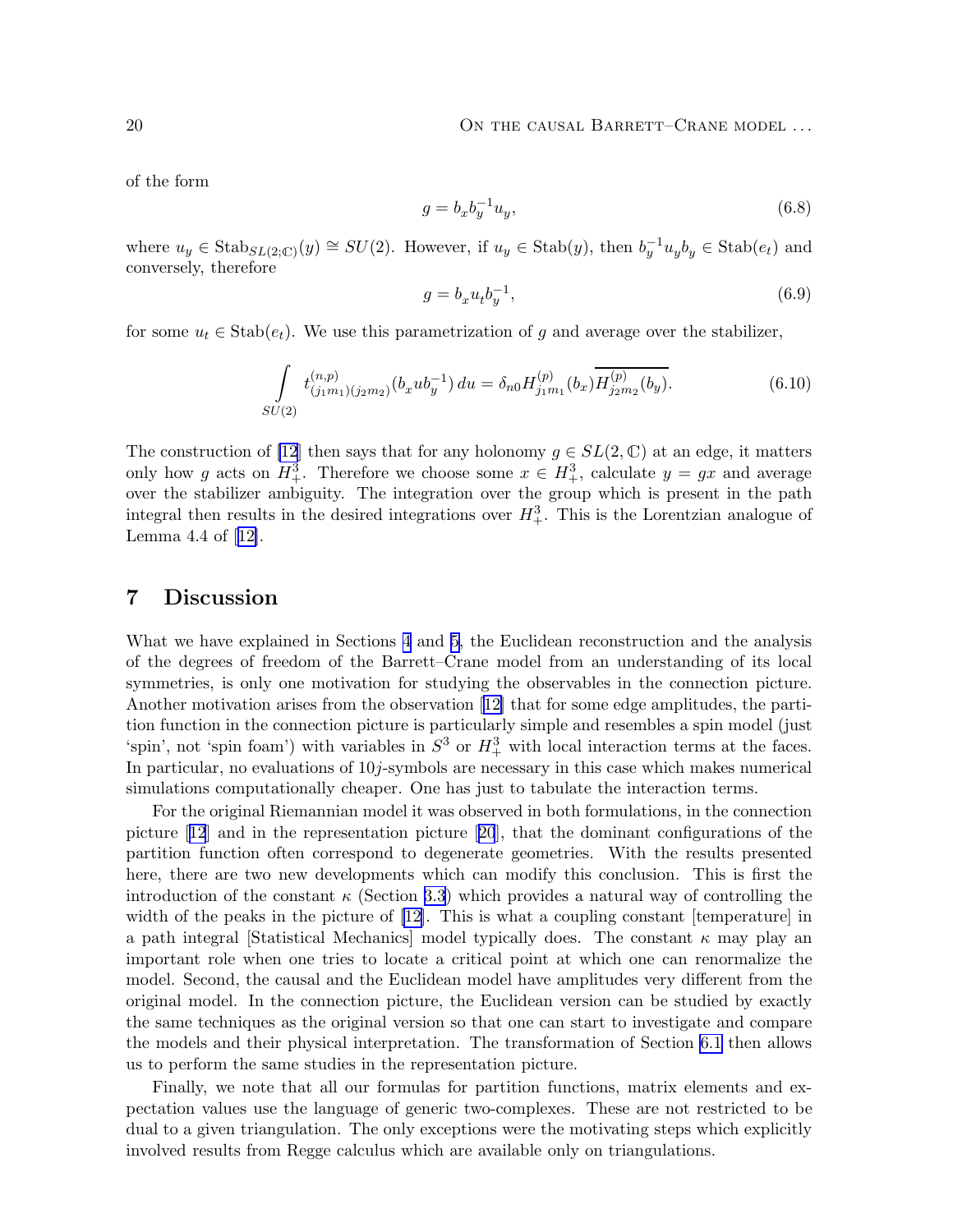<span id="page-20-0"></span>ON THE CAUSAL BARRETT–CRANE MODEL ... 21

### Acknowledgments

The author would like to thank Etera Livine and Daniele Oriti for discussions.

### References

- [1] J. C. Baez: An introduction to spin foam models of BF theory and quantum gravity. In Geometry and quantum physics, Lecture Notes in Physics 543. Springer, Berlin, 2000, pp. 25–93, gr-qc/9905087.
- [2] D. Oriti: Space-time geometry from algebra: Spin Foam Models for nonperturbative quantum gravity. Rep. Prog. Phys. 64 (2001) 1703–1756, gr-qc/0106091.
- [3] J. C. Baez: Spin foam models. Class. Quant. Grav. 15, No. 7 (1998) 1827–1858, gr-qc/9709052.
- [4] J. W. BARRETT and L. CRANE: Relativistic spin networks and quantum gravity. J. Math. Phys. 39, No. 6 (1998) 3296–3302, gr-qc/9709028.
- [5] J. W. Barret and L. Crane: A Lorentzian signature model for quantum general relativity. Class. Quant. Grav. 17, No. 16 (2000) 3101–3118, gr-qc/9904025.
- [6] J. C. BAEZ and J. W. BARRETT: The quantum tetrahedron in 3 and 4 dimensions. Adv. Th. Math. Phys. 3, No. 4 (1999) 815–850, gr-qc/9903060.
- [7] J. C. Baez and J. D. Christensen: Positivity of spin foam amplitudes. Class. Quant. Grav. 19  $(2002)$  2291-2306, gr-qc/0110044.
- [8] H. Pfeiffer: Positivity of relativistic spin network evaluations (2002). Preprint gr-qc/0211106.
- $[9]$  E. R. LIVINE and D. ORITI: Implementing causality in the spin foam quantum geometry (2002). Preprint gr-qc/0210064.
- [10] J. Ambjørn, J. Jurkiewicz and R. Loll: Non-perturbative 3d Lorentzian Quantum Gravity. Phys. Rev. D 64 (2001) 044011, hep-th/0011276.
- [11] A. ASHTEKAR, D. MAROLF, J. MOURÃO and T. THIEMANN: Constructing Hamiltonian quantum field theories from path integrals in a diffeomorphism-invariant context. Class. Quant. Grav. 17, No. 23 (2000) 4919–4940, quant-ph/9904094.
- [12] H. Pfeiffer: Dual variables and a connection picture for the Euclidean Barrett–Crane model. Class. Quant. Grav. 19 (2002) 1109–1137, gr-qc/0112002.
- [13] J. W. BARRETT: The classical evaluation of relativistic spin networks. Adv. Th. Math. Phys. 2, No. 3 (1998) 593–600, math/9803063.
- [14] J. C. BAEZ and J. W. BARRETT: Integrability for relativistic spin networks. Class. Quant. Grav. 18 (2001) 4683–4700, gr-qc/0101107.
- [15] J. W. BARRETT and T. J. FOXON: Semi-classical limits of simplicial quantum gravity. Class. Quant. Grav. 11 (1994) 543–556, gr-qc/9310016.